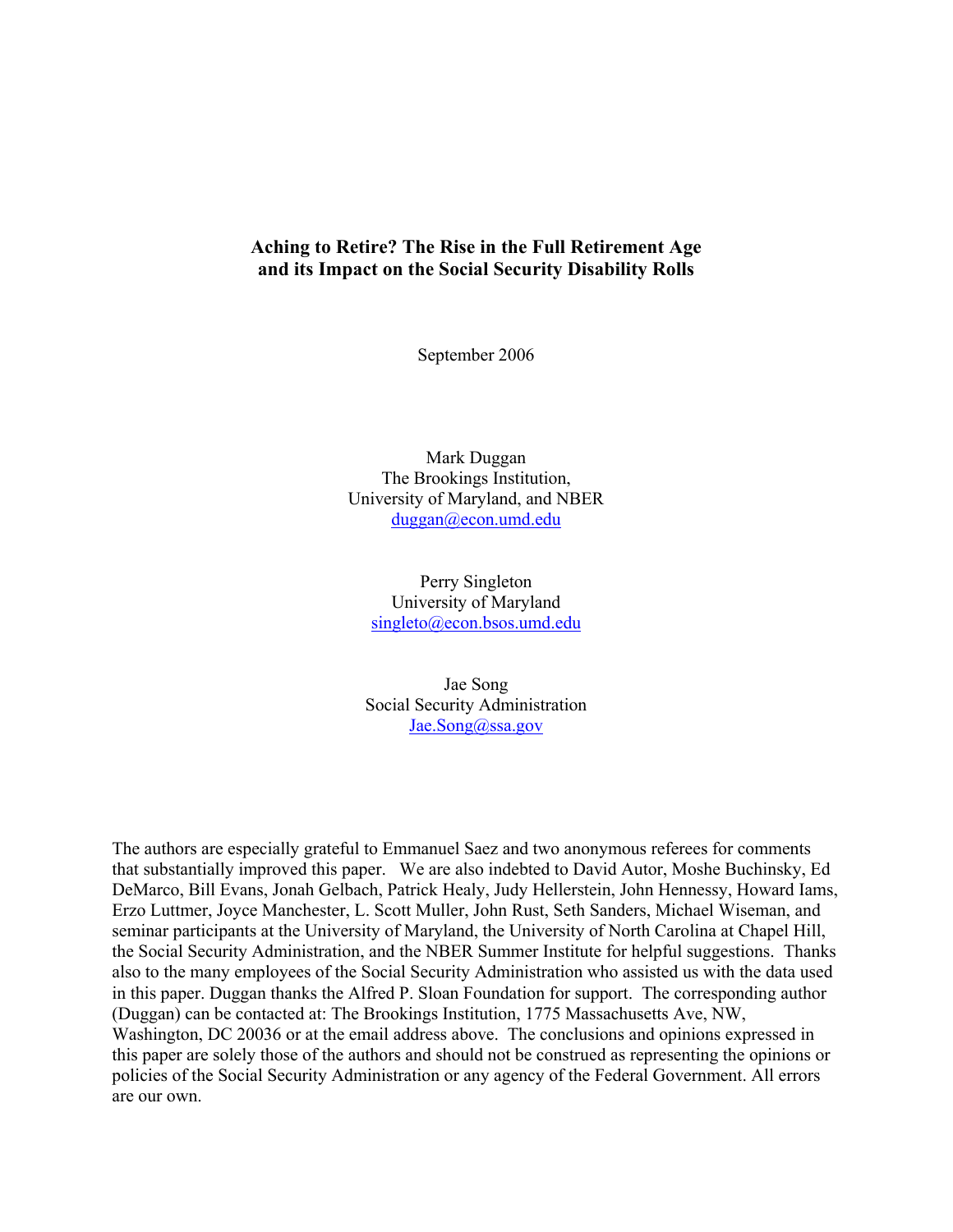## **Abstract**

The Social Security Amendments of 1983 reduced the generosity of Social Security retired worker benefits in the U.S. by increasing the program's full retirement age from 65 to 67 and increasing the penalty for claiming benefits at the early retirement age of 62. These changes were phased in gradually, so that individuals born in or before 1937 were unaffected and those born in 1960 or later were fully affected. No corresponding changes were made to the program's disabled worker benefits, and thus the relative generosity of Social Security Disability Insurance (SSDI) benefits increased. In this paper, we investigate the effect of the Amendments on SSDI enrollment by exploiting variation across birth cohorts in the policy-induced reduction in the present value of retired worker benefits. Our findings indicate that the Amendments significantly increased SSDI enrollment since 1983, with an additional 0.6 percent of men and 0.9 percent of women between the ages of 45 and 64 receiving SSDI benefits in 2005 as a result of the changes. Our results further indicate that these effects will continue to increase during the next two decades, as those fully exposed to the reduction in retirement benefit generosity reach their fifties and early sixties.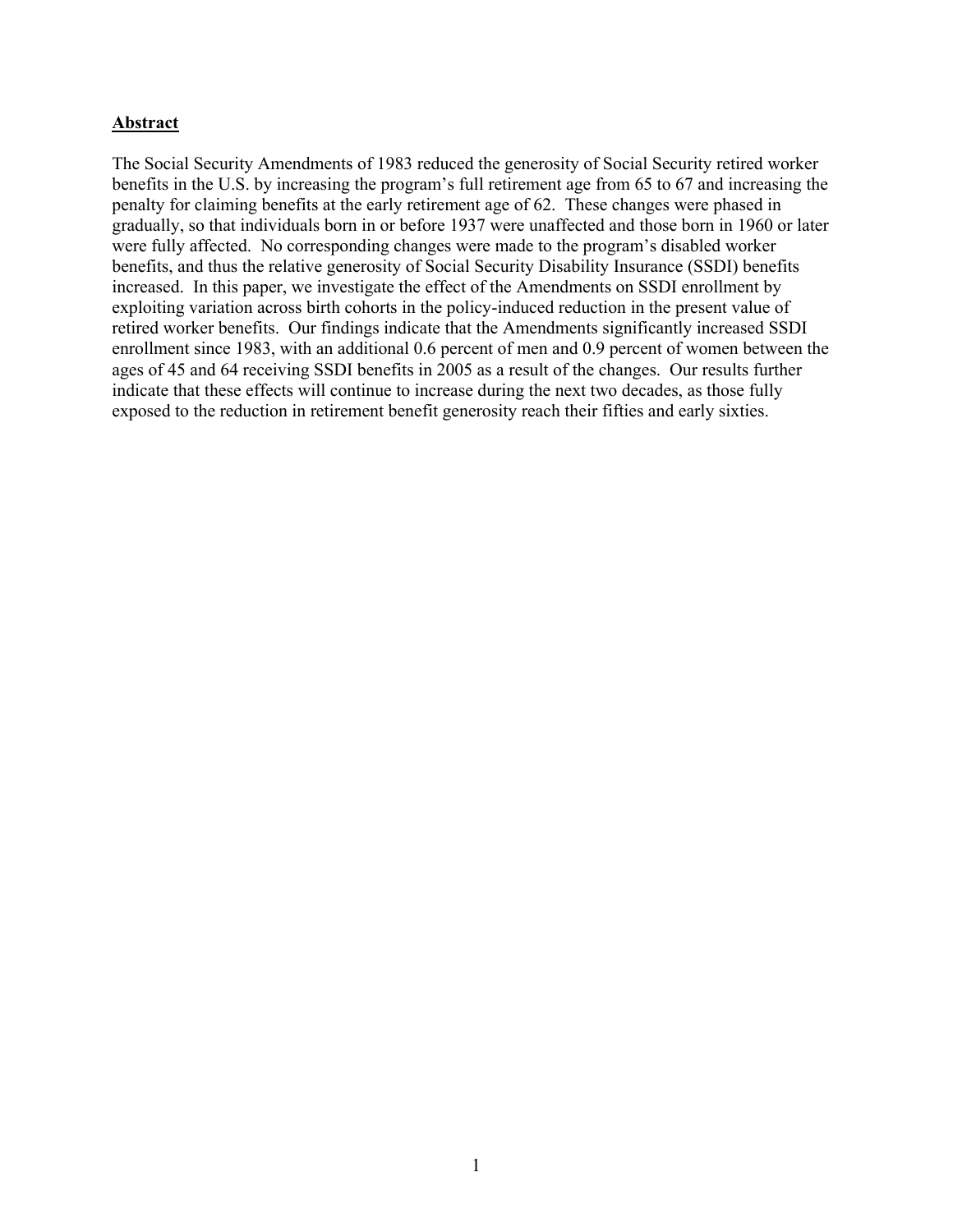## **I. Introduction**

 $\overline{a}$ 

During the last two decades, the fraction of adults in the U.S. receiving benefits from the Social Security Disability Insurance (SSDI) program has steadily increased. For example, among individuals between the ages of 45 and 64, the rate of SSDI enrollment rose from 4.5 percent in 1983 to 6.7 percent by 2005. A similarly striking increase occurred for younger workers, with the fraction of 25 to 44-year old workers on SSDI rising from 0.7 to 1.6 percent during this same period. A number of explanations have been advanced for the growth in SSDI enrollment, including a 1984 policy change that liberalized the program's medical eligibility criteria, the aging of the "baby boom" population, and an increase in female labor force attachment that resulted in more women being insured for SSDI (Autor and Duggan, 2006).

In this paper, we investigate whether and to what extent a policy-induced reduction in the generosity of Social Security retired worker benefits also contributed to the increase in SSDI enrollment. The Social Security Amendments of 1983, which were signed into law on April 20<sup>th</sup> of that year, increased the age at which individuals were eligible for their full retirement benefits from 65 to 67 while simultaneously increasing the penalty for claiming benefits at the early retirement age of 62. Combined with an increase in the payroll tax rate and several other provisions,<sup>1</sup> the main goal of this legislation was to improve the short and long-term fiscal health of Social Security, also known as the Old Age, Survivors, and Disability Insurance (OASDI) program.

As Figure 1 demonstrates, the increase in the full retirement age and in the early retirement penalty were phased in gradually and occurred in two main stages. Individuals born in 1937 or earlier were unaffected by the change, their counterparts born between 1938 and 1959 were partially affected, and those born in 1960 or later were fully affected. The first half of the policy change was phased in from the 1938 to 1943 birth cohorts while the second was phased in from the 1955 to 1960 birth cohorts. In each year of the phase-in, the full retirement age was increased in two-month

<sup>&</sup>lt;sup>1</sup> For a full description of the 1983 Social Security Amendments, see  $\frac{http://www.ssa.gov/history/1983amend.html.$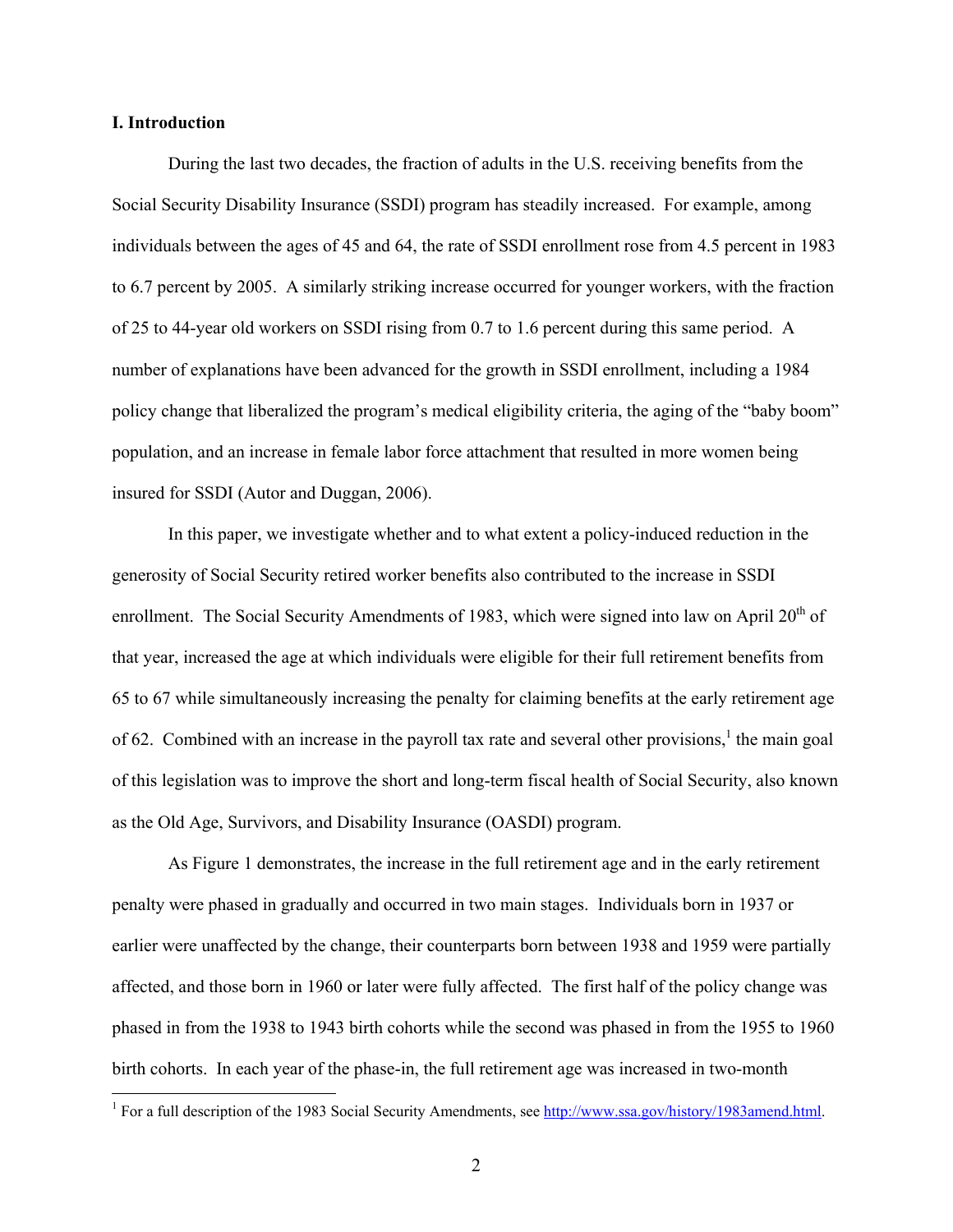increments and the fraction of full benefits that individuals could receive at the early retirement age of 62 fell by 0.833 percentage points. This latter change implied that the penalty for claiming at 62 increased from 20 to 30 percent of full benefits.

While the generosity of retired worker benefits declined as a result of the Amendments, no corresponding changes were made to SSDI benefits. Theoretically, it is plausible that some individuals who would have otherwise claimed retired worker benefits responded to this change by applying for and perhaps ultimately receiving SSDI benefits. All else equal, one would expect the incentive to do this to be significantly greater for those born in more recent years and for those closer to the age of claiming retired worker benefits. This is because year-of-birth and age are the key determinants of the decline in the value of retired worker benefits induced by the policy.<sup>2</sup> As Figure 2 demonstrates, the decline at each age was three times larger for those born in 1943 than for their counterparts born in 1939. Similarly, the decline was almost twice as large in dollar terms for 62 year olds as it was for 45-year olds (\$8900 versus \$4700 for a man born in 1943).

To estimate the effect of the policy on SSDI enrollment, we exploit variation by cohort<sup>3</sup> and by age in the change in the present value of retired worker benefits. More specifically, we estimate first difference models that control for age-specific trends in SSDI enrollment and for common changes in each year in SSDI enrollment. Our key explanatory variable is the change in the present value of retired worker benefits from one year to the next at a certain age. We focus primarily on estimating the effect of the first half of the policy described above, which was phased in from the 1938 to the 1943 birth cohorts, as those affected by the second half were relatively young and thus less likely to be affected in our most recent year of data.

We utilize aggregate data on SSDI enrollment rates by age, gender, and year-of-birth in each

 $2<sup>2</sup>$  It is worth noting that the present value of retired worker benefits for the average individual has been steadily increasing over time, both because of the increase in life expectancy and because of the indexation of social security benefits to average wages. But we only consider the change in the present value that is caused by the policy, essentially assuming that these other changes are relatively smooth over time.

<sup>&</sup>lt;sup>3</sup> Here and elsewhere in the paper we use the term cohort to refer to a specific year-of-birth.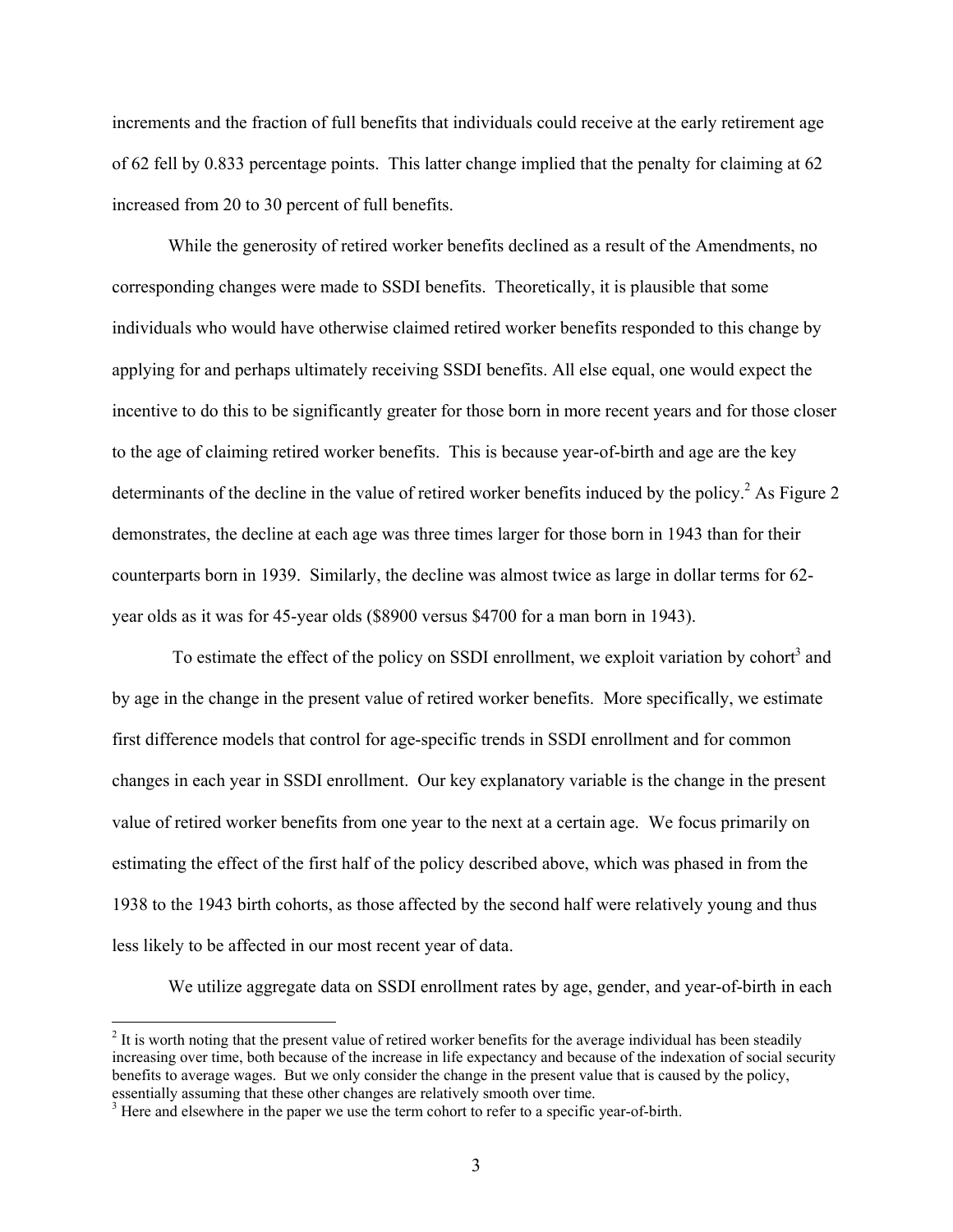year from 1983 to 2005 and restrict attention to individuals between the ages of 45 and 64. We essentially test whether SSDI enrollment increases more rapidly at each age when the present value of retired worker benefits at that age is declining. If the Amendments did affect SSDI enrollment through the mechanism described above, then one would expect SSDI enrollment rates at a certain age to increase more rapidly when cohorts born between 1938 and 1943 reach that age.

 Using data for the 1934 through 1946 cohorts, our estimates strongly suggest that the decline in the generosity of Social Security retired worker benefits led to a significant increase in SSDI enrollment among both women and men. For each \$5,000 decline in the average present value of OA benefits, we estimate that SSDI enrollment increased by 0.6 percentage points, with the estimated effects approximately twice as large for women as for men (0.8 versus 0.4 percentage points). We obtain similar estimates if we restrict attention to those between the ages of 45 and 54 or between the ages of 55 and 64, though because the change in the present value increases with age, the effect on SSDI enrollment does as well. We also obtain similar estimates when we expand our analysis sample to consider individuals born between 1920 and 1960, with these estimates incorporating the effect of the second phase of the policy change described above.

 In the final section of our paper, we calculate how much of the increase in SSDI enrollment from 1983 to 2005 can be explained by the reduction in the generosity of retired worker benefits. Our point estimates suggest that SSDI enrollment was 0.58 percentage points higher among men between the ages of 45 and 64 and 0.89 percentage points higher among women in this same age range in December of 2005 than it otherwise would have been. Given that the actual increases during this same period were 1.64 and 3.41 percentage points for men and women, respectively, our findings suggest that this policy change was an important contributor to the rise in SSDI enrollment. Our estimates further suggest that the effect on SSDI enrollment twenty years from now, when those who received the maximum reduction in retired worker benefits will have aged into their fifties and early sixties, will be almost twice as large than at present.

4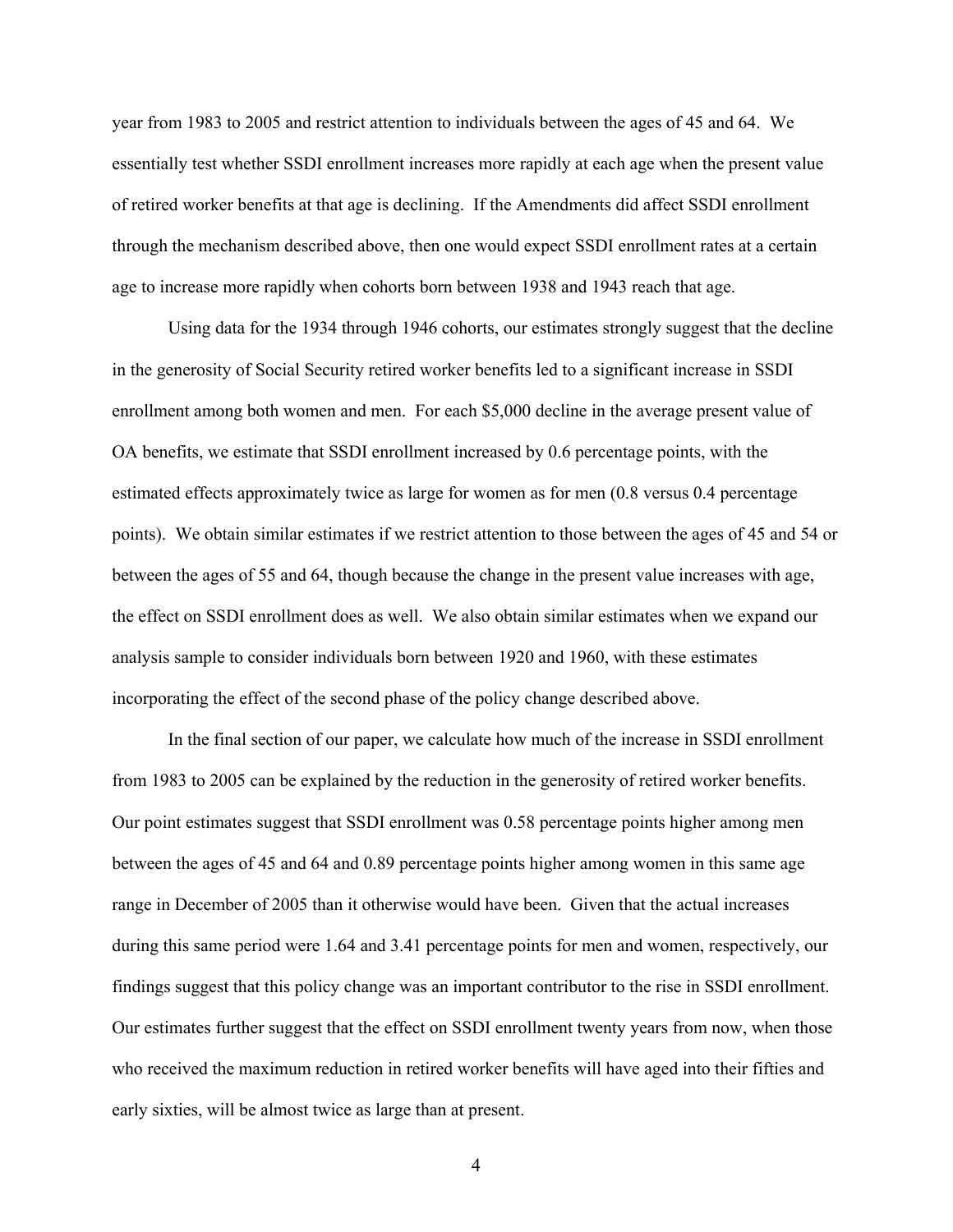#### **II. Background on the OASDI Program and the 1983 Amendments**

#### *A. Retired Worker and Disabled Worker Benefits Prior to the Amendments*

The Old Age, Survivors, and Disability Insurance (OASDI) program currently provides retirement, disability, and survivor benefits to more than 48 million U.S. residents. Payments to retired workers and their dependents accounted for more than 70 percent of program spending during the 2004 calendar year. To be eligible for retired worker benefits, an individual must be at least 62 years old and must have accumulated at least forty quarters of coverage during his or her working years. The amount of earnings necessary for each quarter of coverage is generally increasing over time, with \$3680 or more sufficient to earn four quarters during the 2005 calendar year. Thus a person with a significant amount of earnings in ten or more years would generally be eligible for retired worker benefits upon reaching the age of 62.

The eligibility criteria are somewhat different for Social Security Disability Insurance benefits. First, a person younger than 18 or older than the full retirement age at the time she became disabled would not be eligible for disabled worker benefits. Second, the individual must have accumulated at least twenty quarters of coverage during the ten years leading up to the onset of the disability.<sup>4</sup> Third, the person must not be engaging in substantial gainful activity, which is currently defined to be earnings in excess of \$860 per month. And finally, the individual must apply for SSDI benefits at a local Social Security Administration (SSA) field office. If the SSA determines that the individual is unable to work, then an SSDI award is made.

To determine an individual's retired worker or disabled worker benefits, the SSA first calculates her average indexed monthly earnings (AIME). For a retired worker, this is equal to the

 $4$  The number of quarters of coverage needed to be SSDI-insured is lower for younger workers.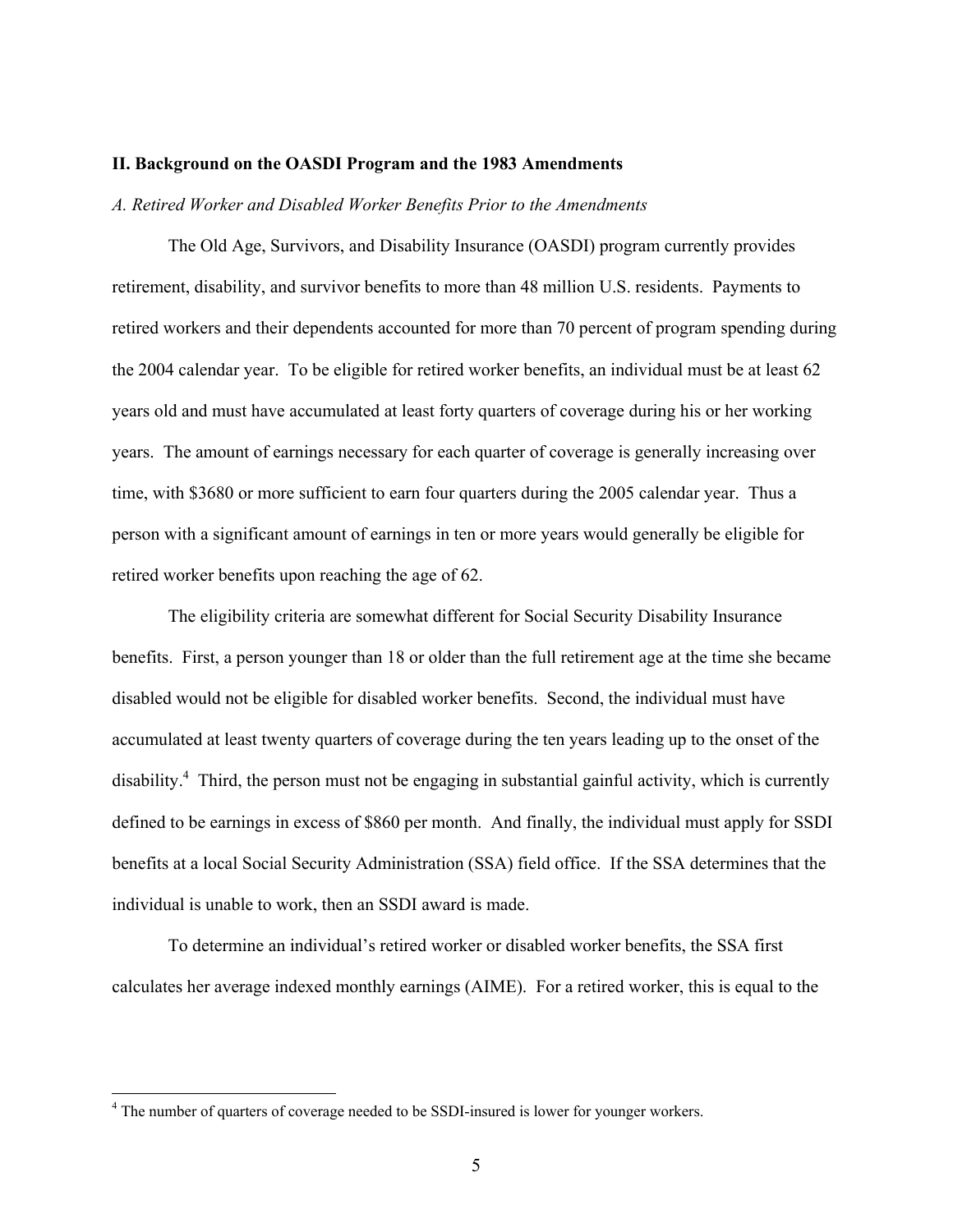average of her 35 highest years of indexed earnings.<sup>5</sup> The number of years used in the AIME calculation for a disabled worker is lower given that she would have fewer possible work years. For example, the SSA would use the highest 21 years of indexed earnings for an SSDI recipient disabled at the age of 47 versus 34 years for someone disabled at the age of  $60<sup>6</sup>$ . The AIME is then used to compute the Primary Insurance Amount (PIA), which is the monthly Social Security benefit payable to a retired worker if they first claim benefits at the full retirement age or to a disabled worker when they begin receiving benefits at any age. The PIA formula is progressive, so that the fraction of earnings replaced by social security benefits declines as one's AIME increases.<sup>7</sup>

Upon reaching the early retirement age of 62, insured persons have the option to claim retired worker benefits, though at a reduced rate. For individuals born in 1937 or earlier, the penalty for claiming in the month of attaining the age of 62 is 20 percent, so that the person's monthly benefit would be just 80 percent of the PIA. For each month that the person chooses to delay claiming, the penalty declines by 5/9 of a percentage point, with this penalty reaching zero at the full retirement age of 65. This adjustment to benefits for claiming early was designed to be approximately actuarially fair for a person with average mortality.

The monthly Social Security benefit for an SSDI recipient is equal to 100 percent of the PIA when they are first awarded benefits and, like retired worker benefits, this benefit is indexed to inflation in subsequent years. SSDI recipients are converted to Social Security's retirement program (with the same monthly benefit) upon reaching the full retirement age.

 $<sup>5</sup>$  Taxable earnings are indexed in each year using an indexing factor, which is equal to the ratio of average wages in</sup> the year that the person reaches the age of 60 to average wages in the year considered. Earnings at ages 61 and up are not indexed. For a list of indexing factors used for each year of earnings by year-of-birth, see Table 2.A.8 in the Social Security Administration's *Annual Statistical Supplement* (2006).

 $6$  For SSDI recipients disabled at the age of 47 or later, the number of years used is equal to "the number of full calendar years elapsing between the age 21 and the year of first eligibility, usually excluding the lowest 5 years. Workers disabled before the age of 47 have 0 to 4 years excluded." (SSA, 2006).

<sup>&</sup>lt;sup>7</sup> More specifically, in 2005 the first \$627 of the AIME is replaced at 90 percent, the next \$3152 is replaced at 32 percent, and any remaining AIME is replaced at 15 percent. Only earnings that were subject to OASDI payroll taxes are considered when calculating the AIME.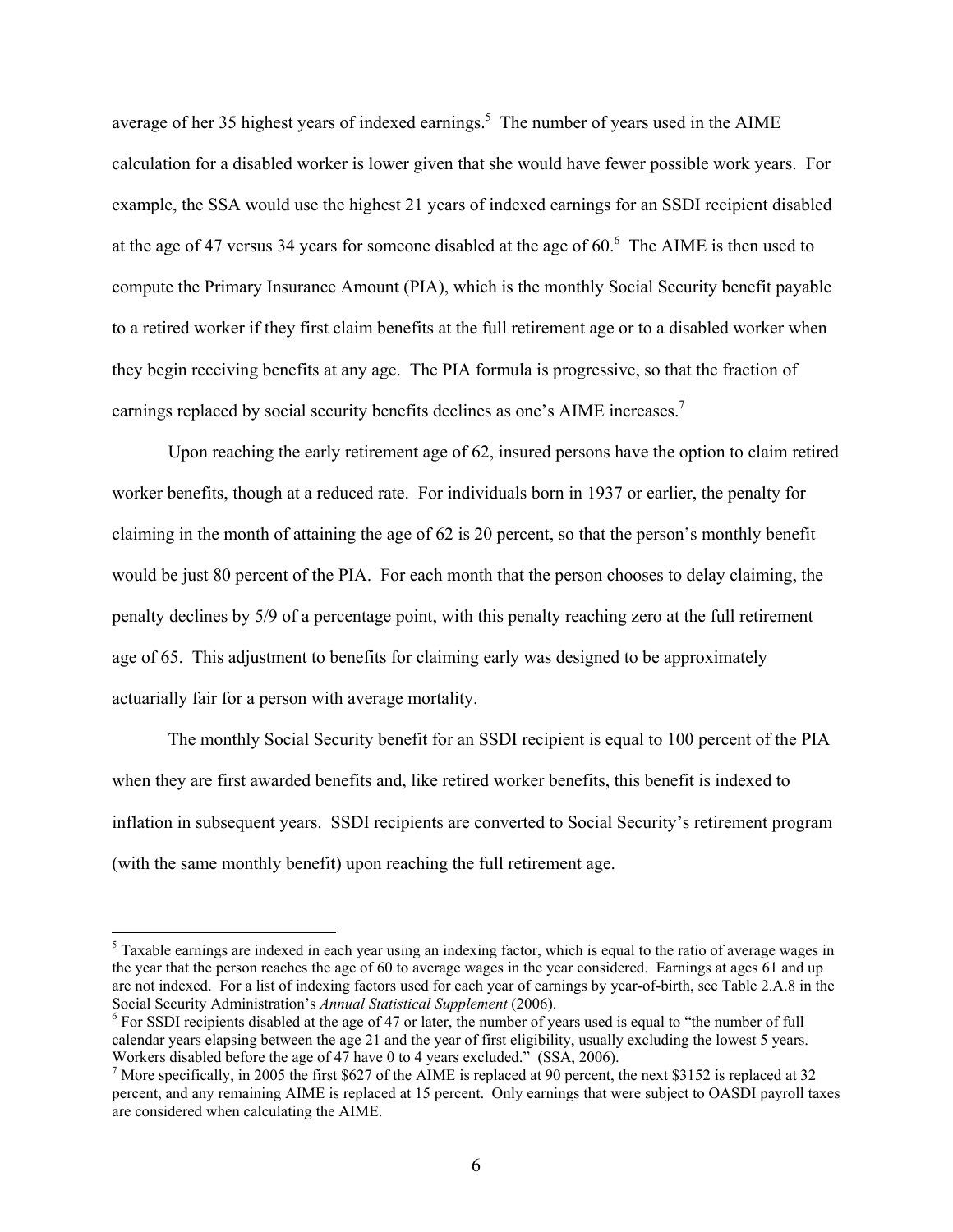## *B. The Social Security Amendments of 1983*

 $\overline{a}$ 

On April 20, 1983, the Social Security Amendments of 1983 were signed into law. The main motivation for this legislation was to improve both the short and the long-term fiscal health of the OASDI program. Included in these Amendments were a number of significant changes to social security, including an increase in the payroll tax rate, an expansion in the number of individuals covered by the program, and an increase in the actuarial adjustment factors beyond the full retirement age. Perhaps the most significant change of all, however, was a two-year increase in the full retirement age and a corresponding increase from 20 to 30 percent in the penalty for claiming retired worker benefits at the early retirement age of 62.

These reductions in the generosity of Social Security retired worker benefits were phased in gradually and occurred in two main stages. Individuals born in 1937 or earlier were unaffected by the change. The full retirement age then increased in two-month increments by subsequent birth cohort until reaching 66 for those born in 1943, where it remained until again increasing in twomonth increments from the 1955 to 1960 cohorts. Along with this change, the fraction of full benefits that individuals could receive at the early retirement age of 62 fell from 80 percent for those born in 1937, to 75 percent for those born between 1943 and 1954, and to 70 percent for those born in 1960 or later.<sup>8</sup> The changes in the full retirement age and in the fraction of the PIA available at the early retirement age of 62 are summarized in Figure 1.

 As a result of this legislation, the generosity of OASDI retired worker benefits for individuals born in 1938 or later declined relative to what they otherwise would have been. To estimate the average impact of this policy change on retired worker benefits, we consider the case of an individual age 62 or younger who is planning to claim retirement benefits at the early retirement age of 62, the

 $8$  This policy also changed the actuarial adjustment factors beyond the age of 62 from 5/9 of a percentage point per month to 5/12 of a percentage point per month. This converted back to 5/9 of a percentage point 36 months before the full retirement age. Thus a person born in 1943 could receive 75 percent of his or her PIA at the age of 62, 80 percent at the age of 63, 86.67 percent at the age of 64, 93.33 percent at the age of 65, and 100 percent at age 66. For more details, see Table 2.A.17.1 in the 2005 *Annual Statistical Supplement* (SSA, 2006).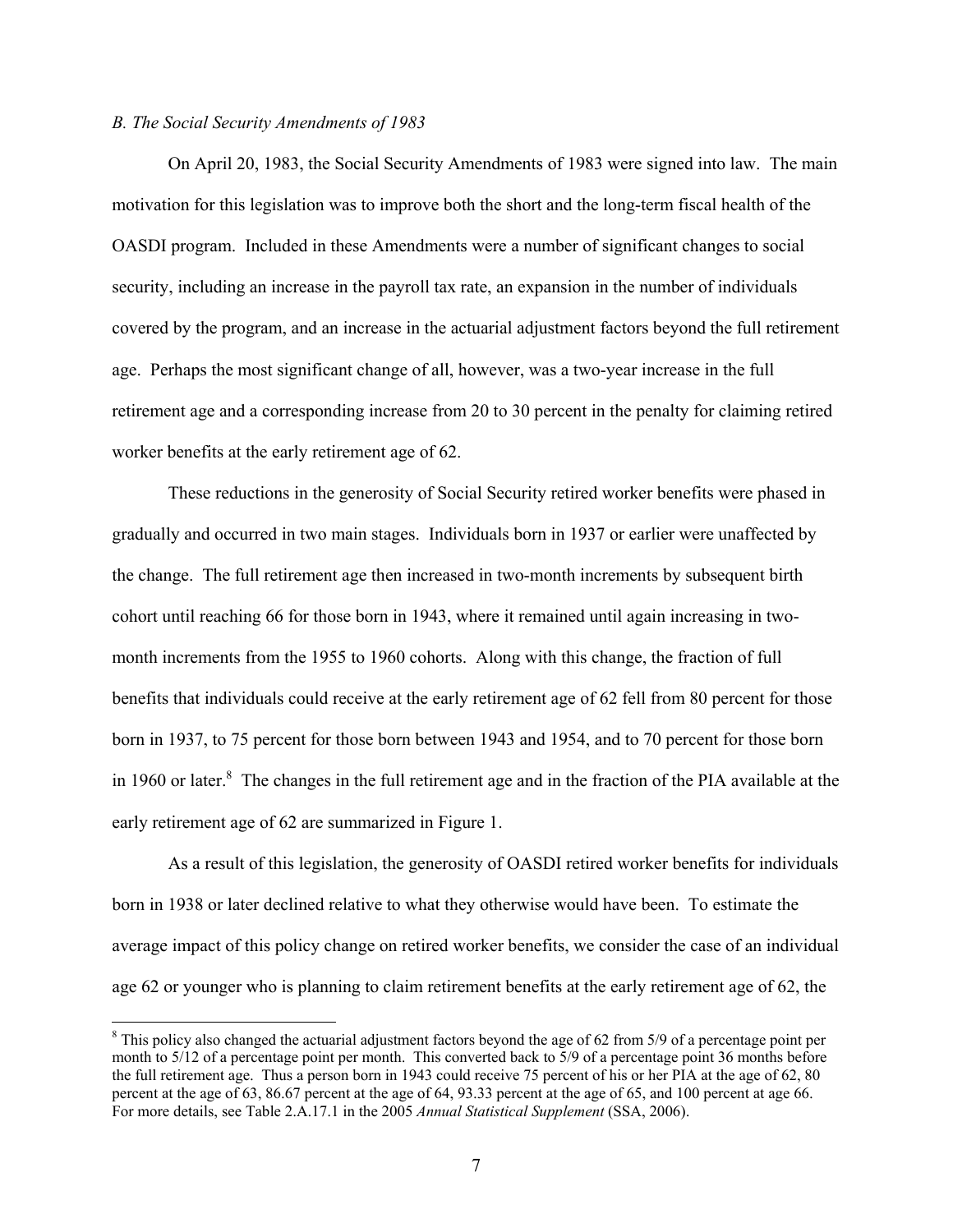most common age of claiming retired worker benefits in every year of our study period. The average change in the present value of benefits for an individual at age A born in year B is as follows:

(1) 
$$
\Delta P V_{A,B} = R_B * S_{A,62} * (1+r)^{A-62} \sum_{t=62}^{119} S_{62,t} * (1+r)^{62-t} * PIA
$$

with  $S_{X,Y}$  equal to the probability of surviving from age X to age Y (note that  $S_{62,62} = 1$  and the assumption that  $S_{62,120} = 0$ ,  $R_B$  equal to the percentage point reduction in early retirement benefits for individuals born in year B, r equal to the interest rate used to discount future benefits, and PIA equal to the average primary insurance amount upon reaching the age of 62. For this same person at age A beyond the age of 62, the change in the present value of benefits can be written as:

(2) 
$$
\Delta P V_{A,B} = R_B \sum_{t=A}^{119} S_{A,t} * (1+r)^{A-t} * PIA
$$

The key source of variation for our purposes in equations (1) and (2) arises through  $R_B$ , which represents the change in the generosity of retired worker benefits caused by the 1983 amendments. This ranges from a low of 0 for those born in 1937 or earlier to a high of 10 percentage points for those born in 1960 or later. As described above and in Figure 1, these increases in the penalty for claiming at the early retirement age were made in increments of 0.833 percentage points from 1938 to 1943, then remained at 5 percentage points from 1943 to 1954, and again increased in 0.833 percentage point increments from 1955 to 1960.

Of course, the average present value of retired worker benefits will vary across cohorts not only because of the 1983 Amendments. For example, mortality rates have generally been declining over time and this will tend to increase the value of benefits from one cohort to the next. Similarly the program's benefit formula is indexed to average wage growth, and thus the real value of the average PIA tends to increase over time. But to the extent that these changes produce a smooth trend in the value of retired worker benefits, the policy induced a decline in this trend relative to what it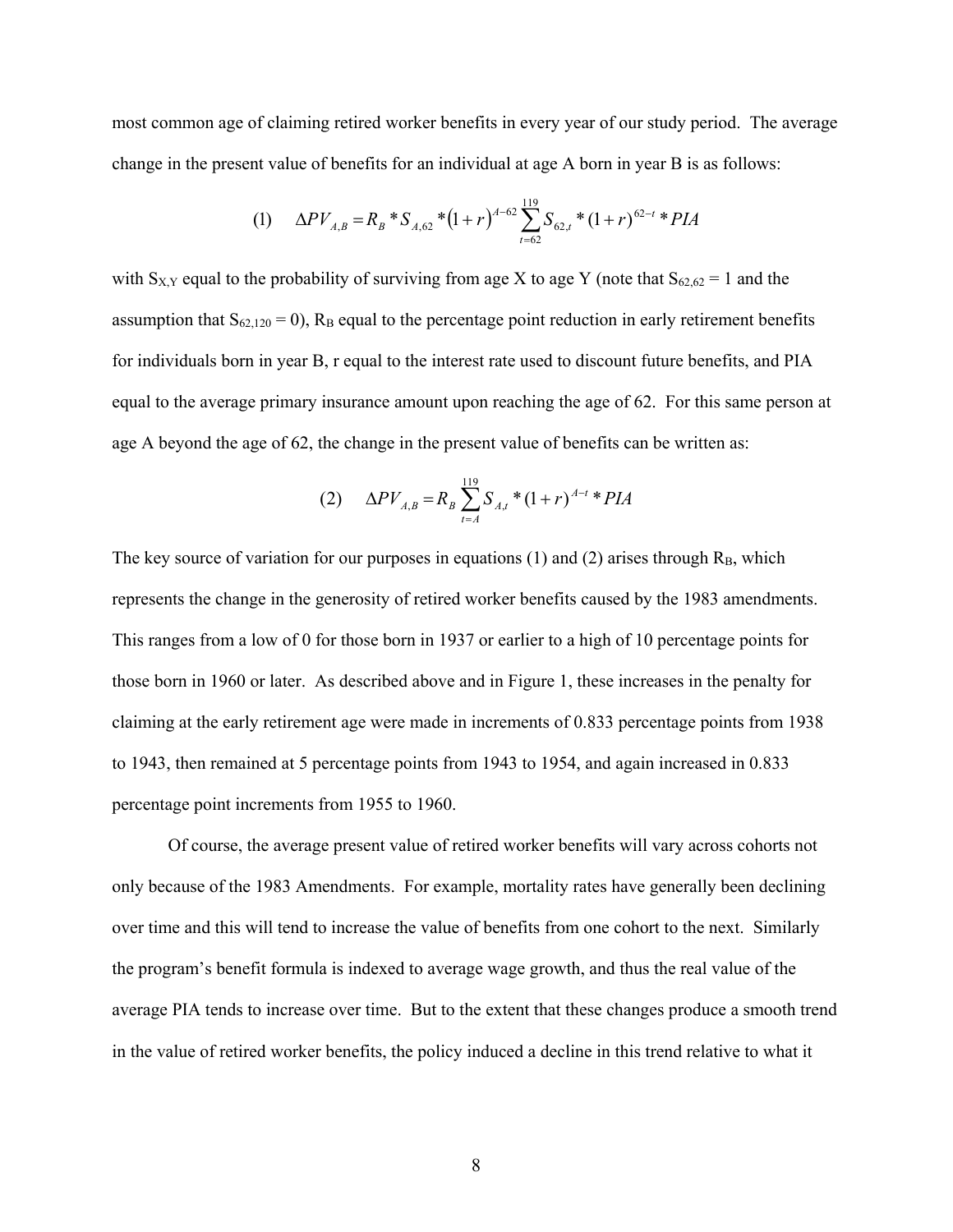would have otherwise been.<sup>9</sup>

 $\overline{a}$ 

In figure 2, we plot the average policy-induced decline in the present value of retired worker benefits as a function of age for men between the ages of 45 and 64 who were born in 1939, 1941, and 1943. For these calculations, we use age-specific mortality rates for men from the SSA's Office of the Actuary, assume an annual discount rate of 3 percent, and set PIA<sub>B</sub> equal to the average primary insurance amount for men claiming retired worker benefits in 1999, the last year in which no retired workers would have been affected by the Amendments. As the figure demonstrates, the impact of the policy was significantly lower for cohorts born in 1939 than those born in 1941 or 1943. Additionally, the impact of the policy increased with age, both because of time discounting and because of the non-trivial probability that an individual would die before reaching his or her early retirement age. The effect of the policy then declines following the  $62<sup>nd</sup>$  birthday, reflecting the fact that one or two years of reduced benefits would already have been received.

The variation in the policy's effect summarized in this Figure and in Table 1 increases by a factor of almost two from a 45-year old male to a 62-year old male.<sup>10</sup> More specifically, among men born in 1943, the decline in the present value of retired worker benefits for 45-year olds is \$4716 versus \$8878 for 62-year olds. These declines are one-third as large for the 1939 cohort and twothirds as large for the 1941 cohort. And though their changes are not summarized in this Figure, the effect of the policy for individuals born in 1960 or later would be twice as large as for those born between 1943 and 1954. To calculate these same changes for women, we use female-specific mortality rates and the average PIA for women claiming retired worker benefits in 1999. At each age these declines are approximately one-third lower for women than for men. Thus despite the fact that

 $9^9$  For example, suppose that the present value was increasing by an average of 1 percent per year up through and including the 1937 cohort. The policy will reduce this to essentially zero, given that the present value is declining more than one percent per year as a result of the policy (0.833 percentage points divided by 80 percentage points).

 $10$  Of course the effect of the 1983 Amendments likely varied not only across cohorts but also within cohorts. One might expect, for example, high income individuals to be less responsive than their low income counterparts to the change given that social security accounts for a much smaller share of their income (Mitchell and Phillips, 2000).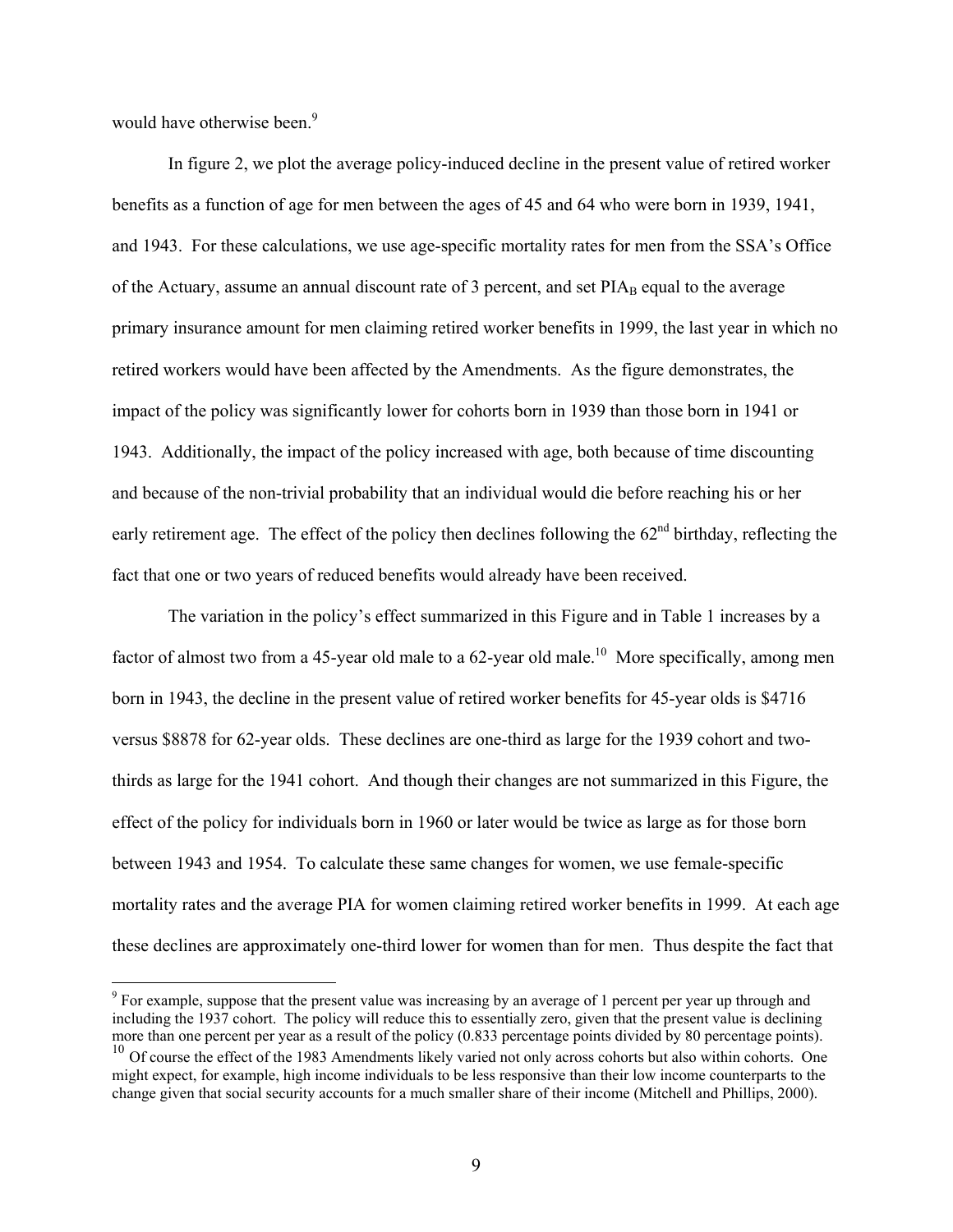mortality rates for women are much lower than those for men, the fact that their average PIA in 1999 is 40 percent lower more than offsets this.

# *C. Previous Research*

 $\overline{a}$ 

Previous work for other government programs has suggested that reductions in the generosity of one program can lead to increases in enrollment in other programs.<sup>11</sup> In this case, Social Security retired worker benefits were reduced while no corresponding changes were made to SSDI benefit generosity. Thus, to the extent that individuals can potentially substitute disability for retirement benefits, a policy designed to reduce spending on retired worker benefits may have inadvertently increased SSDI applications and enrollment. Since social security benefits are the major source of income for 65 percent of elderly recipients and account for more than 90 percent of income for onethird of those individuals (SSA, 2006), it seems plausible that the significant decline in the generosity of retirement benefits due to the 1983 Amendments influenced individual behavior. Policymakers did recognize that the Amendments could lead to an increase in disability enrollment, with a U.S. General Accounting Office report stating that the magnitude of this increase would depend on the responsiveness of individuals to the increased incentive to apply for SSDI (GAO, 1998).<sup>12</sup>

Recent studies, however, find little evidence to suggest that SSDI enrollment should increase significantly as a result of the 1983 Social Security Amendments. For example, Mitchell and Phillips (2000) use data from the Health and Retirement Study to estimate a choice model with three potential retirement pathways: claim at the early retirement age, claim at the full retirement age, or apply for SSDI benefits. Their parameter estimates suggest that a \$25,000 cut in the present value of Social Security retired worker benefits<sup>13</sup> would increase SSDI enrollment by 0.6 percentage points. They argue that this effect is small given that three times as many individuals would delay claiming Social

<sup>&</sup>lt;sup>11</sup> See Garrett and Glied (2001), Kubik (2003), Schmidt and Sevak (2004), and Duggan and Kearney (2005)

<sup>&</sup>lt;sup>12</sup> See Benitez-Silva et al (1999) and Hausman and Halpern (1986) for an examination of the determinants of the SSDI application decision.

<sup>&</sup>lt;sup>13</sup> Using the average monthly retired worker benefit in 1999, this is approximately 40 percent larger than the average cut for a 62-year old even once the Amendment changes are fully phased in, as shown in Table 1.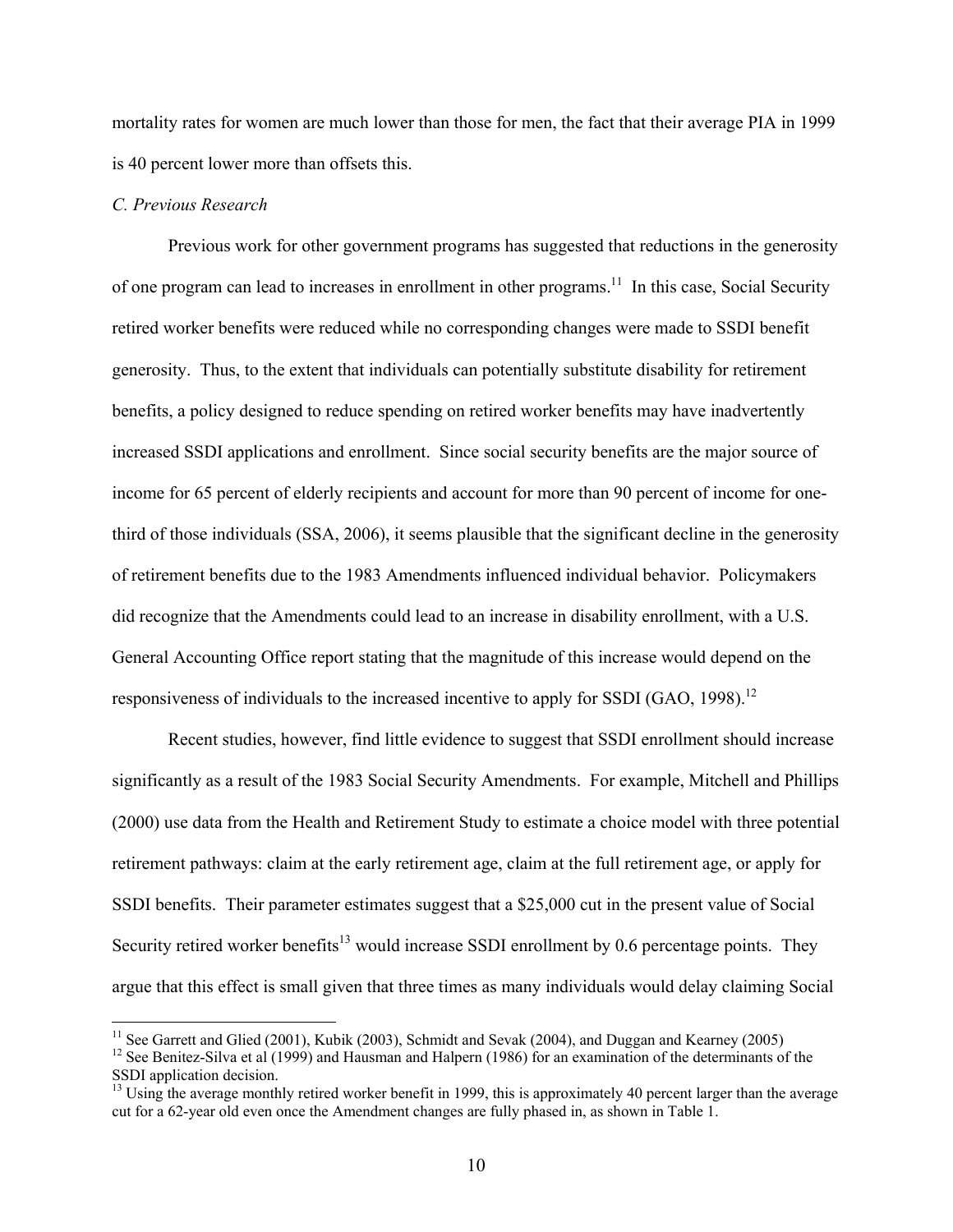Security retirement benefits as a result of the benefit cut. Additionally, Bound, Stinebrickner, and Waidman (2004) estimate a structural model of retirement to consider the impact of changes in the OASDI program on labor market behavior. Their simulations suggest an even smaller effect of the increase in the normal retirement on SSDI applications and enrollment.

While both of these studies make important contributions to knowledge, they do have some limitations. For example, both studies apply parameter estimates from their models to simulate the effects of reducing retirement benefits rather than using the actual changes in SSDI enrollment by birth cohort to estimate these effects. To the extent that the models do not fully capture key aspects of individual behavior, the results from these simulations could be misleading.14 Additionally both studies use a relatively small sample of individuals<sup>15</sup> and thus even if the models were properly specified, it would be difficult to obtain precise estimates. And finally, the studies use data up through just 1998 (M,P) or 2000 (B,W,S). They are therefore unable to observe SSDI enrollment beyond the age of 60 or 62 for anyone affected by the Amendments.<sup>16</sup>

In the sections that follow, we build on this previous work by utilizing administrative data on SSDI enrollment through 2005 for a ten percent sample of the U.S. population along with an alternative identification strategy to investigate the effect of the policy-induced reduction in the generosity of retired worker benefits on SSDI enrollment.

### **III. The Rise in Disability Enrollment**

 $\overline{a}$ 

The fraction of non-elderly adults receiving Social Security Disability Insurance benefits has risen substantially since the 1983 Social Security Amendments. When this legislation was enacted, 4.5 percent of those between the ages of 45 and 64 were receiving benefits and enrollment had

<sup>&</sup>lt;sup>14</sup> As Bound, Stinebrickner, and Waidman note, "the modeling approach we take is so different from the one taken by Mitchell and Phillips that it is hard to know what to attribute differences to."

 $15$ <sup>15</sup> The sample sizes used to estimate the models are 196 for Bound et al and 1544 for Mitchell and Phillips.

<sup>&</sup>lt;sup>16</sup> In related work, Gustman and Steinmeier (2005) estimate a structural model that considers the effect of an increase in the early retirement age on behavior, including application for SSDI benefits.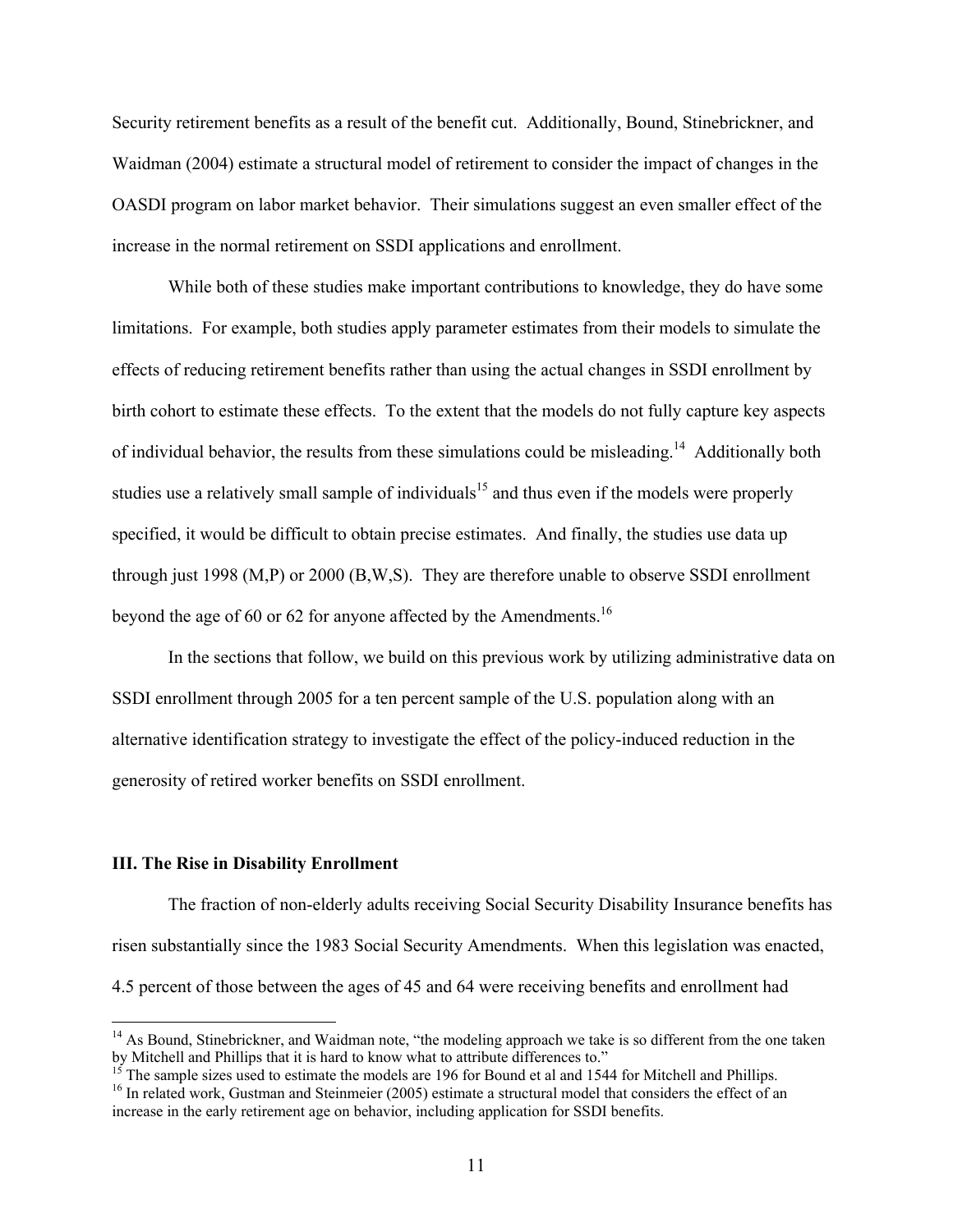actually been declining. But since the passage of the Amendments, the rate of SSDI enrollment in this age range has increased by 50 percent, with 6.7 percent of adults aged 45 to 64 on SSDI in December of 2005. The enrollment growth has been similarly striking for younger workers, with the fraction of individuals between the ages of 25 and 44 receiving SSDI benefits increasing from 0.7 to 1.6 percent. As a result of these increases, the fraction of Social Security spending accounted for by SSDI rose from 10 percent in 1983 to more than 17 percent by 2005.

### *A. Why Has SSDI Enrollment Increased?*

 $\overline{a}$ 

Several factors have contributed to the increase in SSDI receipt.<sup>17</sup> First, because the rate of SSDI receipt rises with age, the aging of the baby boom cohorts has contributed to the growth. But as Figures 3A and 3B demonstrate, the fraction of both men and women receiving SSDI has increased substantially at every age between 45 and 64. For example, in 1983 the fraction of 55-year old men receiving SSDI stood at 5.8 percent, but this increased to 7.5 percent by 2005. The corresponding rise for 55-year old women was even more striking, with enrollment for them increasing from 2.6 to 6.2 percent. The larger growth in SSDI enrollment among women is partly attributable to a second important contributing factor, the rise in female labor force attachment, which has increased the fraction of women who are insured for SSDI benefits.

A third factor that has contributed to the growth in SSDI enrollment was a liberalization of the program's medical eligibility criteria implemented in 1984, which made it easier for individuals with more subjective conditions such as mental disorders, back pain, and arthritis to qualify for the program. Perhaps partly as a result, the number of awards per SSDI insured person with these diagnoses more than tripled from 1983 to 2003 while there was no corresponding change for conditions that are easier to verify such as cancer, heart attacks, and stroke. SSDI enrollment also increased during this period because of an increase in the replacement rate (the ratio of potential

<sup>&</sup>lt;sup>17</sup> Most previous work on SSDI has examined the program's effect on labor supply rather than the determinants of its growth. See for example Parsons (1980, 1991), Bound (1989, 1991), and Bound and Burkhauser (1999).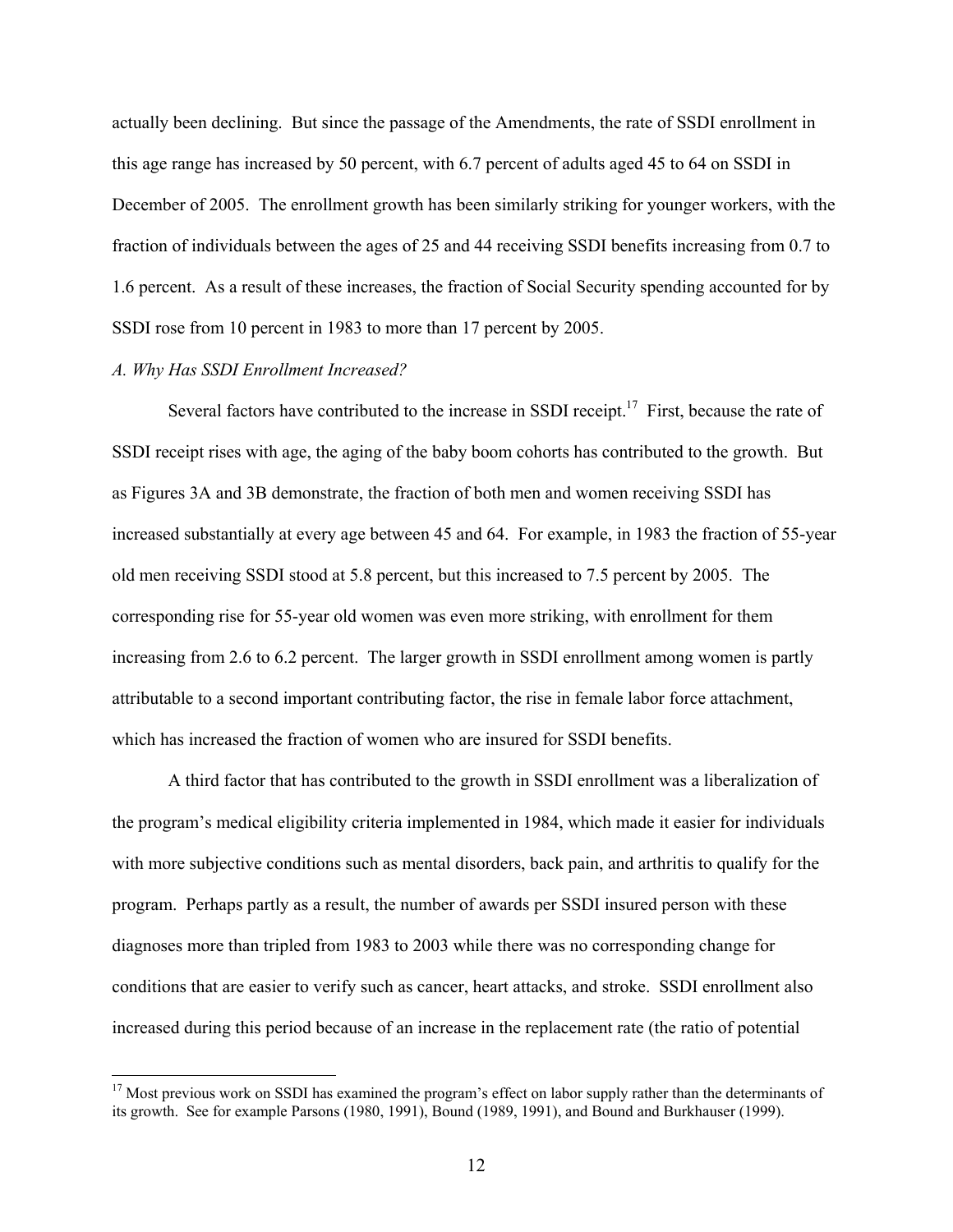benefits to earnings) for low-skilled workers. This resulted from the interaction between a rise in income inequality and the progressive benefit formula described above. And finally, the recessions of both 1991 and 2001 led to a significant increase in the number applying for and ultimately receiving SSDI benefits.<sup>18</sup>

### *B. Changes in SSDI Enrollment by Birth Cohort*

 $\overline{a}$ 

The 1983 Social Security Amendments increased the incentive for individuals to apply for the SSDI program by reducing the generosity of retired worker benefits. Individuals born in 1937 or earlier were unaffected by these Amendments, with the effect on an individual born later depending on her year-of-birth. The increase in the full retirement age and in the penalty for claiming benefits at the early retirement age of 62 for those born between 1943 and 1954 was twice as large as for their counterparts born in 1940 and six times as large as for a person born in 1938.

If the declining generosity of retired worker benefits did influence SSDI enrollment, one would expect – all else equal – individuals born in a year such as 1943 to be significantly more likely to receive SSDI benefits than individuals born in earlier years. To shed light on this issue, Figure 4A displays rates of SSDI enrollment for men between the ages of 60 and 64 by birth cohort.<sup>19</sup> As the figure shows, the rates in this age range are generally increasing with year-of-birth. For example, the rate of SSDI enrollment increases from 12.7 percent among those born in 1937 to 13.6 percent for men born in 1943. The differences displayed in Figure 4B for 62-year old women are even larger, with their enrollment rate increasing from 7.9 to 10.2 percent from the 1937 to the 1943 birth cohort.

Of course part of this increase could simply represent the continuation of a pre-existing trend in SSDI enrollment. To explore this possibility, Figures 5A and 5B display rates of SSDI enrollment by birth cohort for 62-year old men and women, respectively. The first of these figures shows that

<sup>&</sup>lt;sup>18</sup> See Rupp and Stapleton (1985), Gruber and Kubik (1997), Kreider (1997), Gruber (2000), Black, Daniel, and Sanders (2002), Autor and Duggan (2003), and Duggan and Imberman (2006) for an examination of the effect of screening stringency, the replacement rate, economic conditions, or demographic factors on disability enrollment.<br><sup>19</sup> Because 2005 is our most recent year of data, the rate at the ages of 63 and 64 are missing for the 194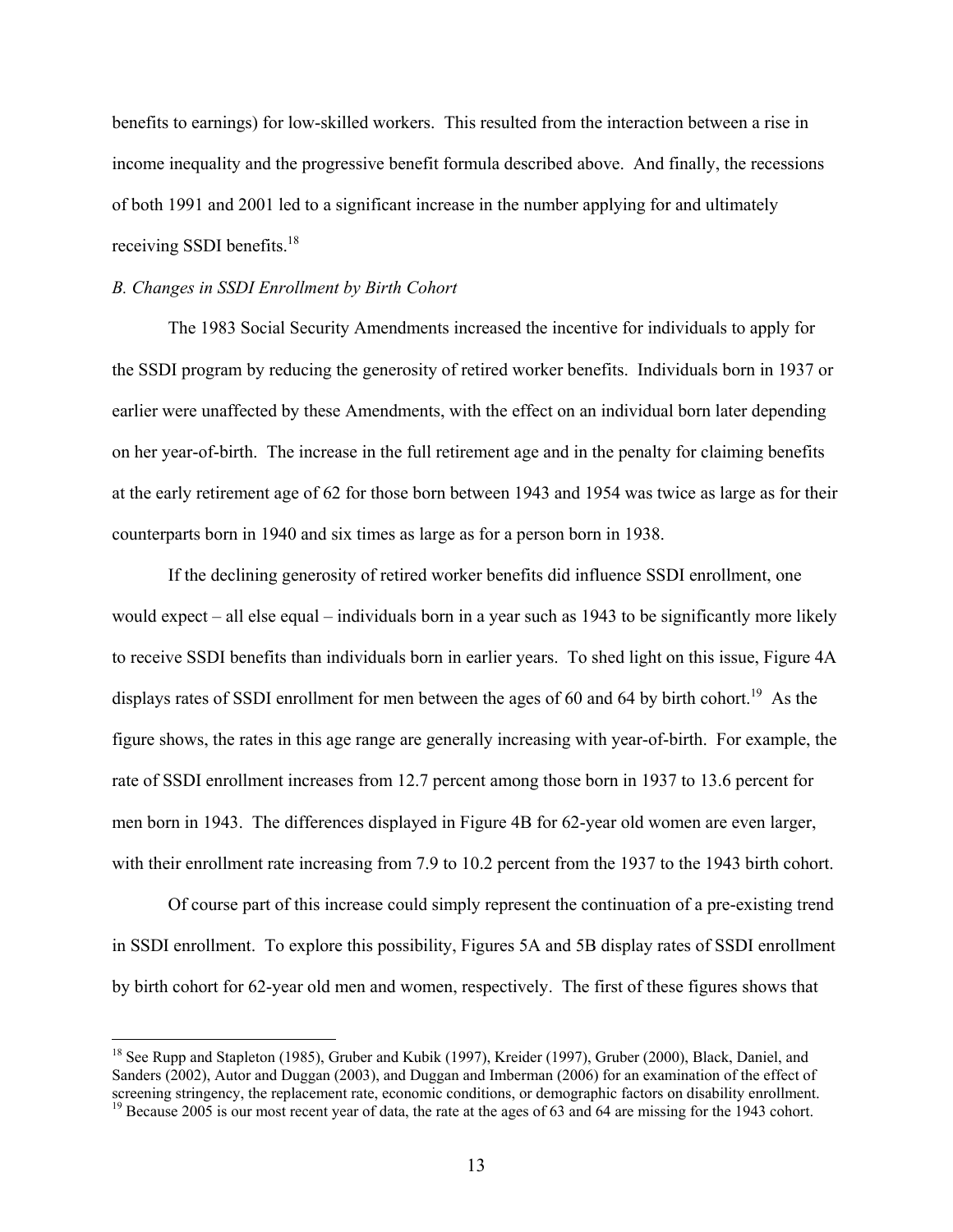enrollment among men was actually declining with year-of-birth prior to 1937. More specifically, the fraction of 62-year old men on SSDI fell from 13.0 to 12.7 percent from 1934 to 1937. And while for women there was a positive pre-existing trend prior to the 1938 birth cohort, the annual increase of 0.38 percentage points from 1937 to 1943 was more than twice as large as the corresponding increase of 0.17 percentage points from 1934 to 1937.

Thus the enrollment trends for both men and women at the age of 62 strongly suggests that individuals born in 1938 and later were significantly more likely to receive SSDI benefits than their counterparts born in earlier years and that this effect steadily increased in each year through the 1943 cohort. But even these trends do not rule out the possibility that some factor other than the 1983 Amendments is the main explanation for the break in trend. For example, perhaps macroeconomic conditions deteriorated sufficiently after 1999 to induce a rise in SSDI enrollment. If this were true, then this could be at least partially responsible for the SSDI enrollment increase among 62-year olds that began in 2000.

But interestingly, as Figures 5C and 5D show, the same pattern with year-of-birth emerges for these cohorts a decade earlier. For example, SSDI enrollment among 52-year old men declined from 4.5 to 4.3 percent from the 1934 to the 1937 cohort and then steadily increased to 5.5 percent for the 1943 cohort. The rate of SSDI enrollment for the 1946 cohort, whose retirement benefit reduction was identical to the 1943 cohort's, was also 5.5 percent. This figure and the corresponding one for women are consistent with the hypothesis that the 1983 Social Security Amendments increased SSDI enrollment. In the next section we outline our strategy for probing more systematically on the magnitude of this effect.

## **IV. Identification Strategy**

The 1983 Amendments reduced the present value of retired worker benefits for individuals born in or after 1938. As Figures 2A and 2B demonstrate, the average dollar impact of this change

14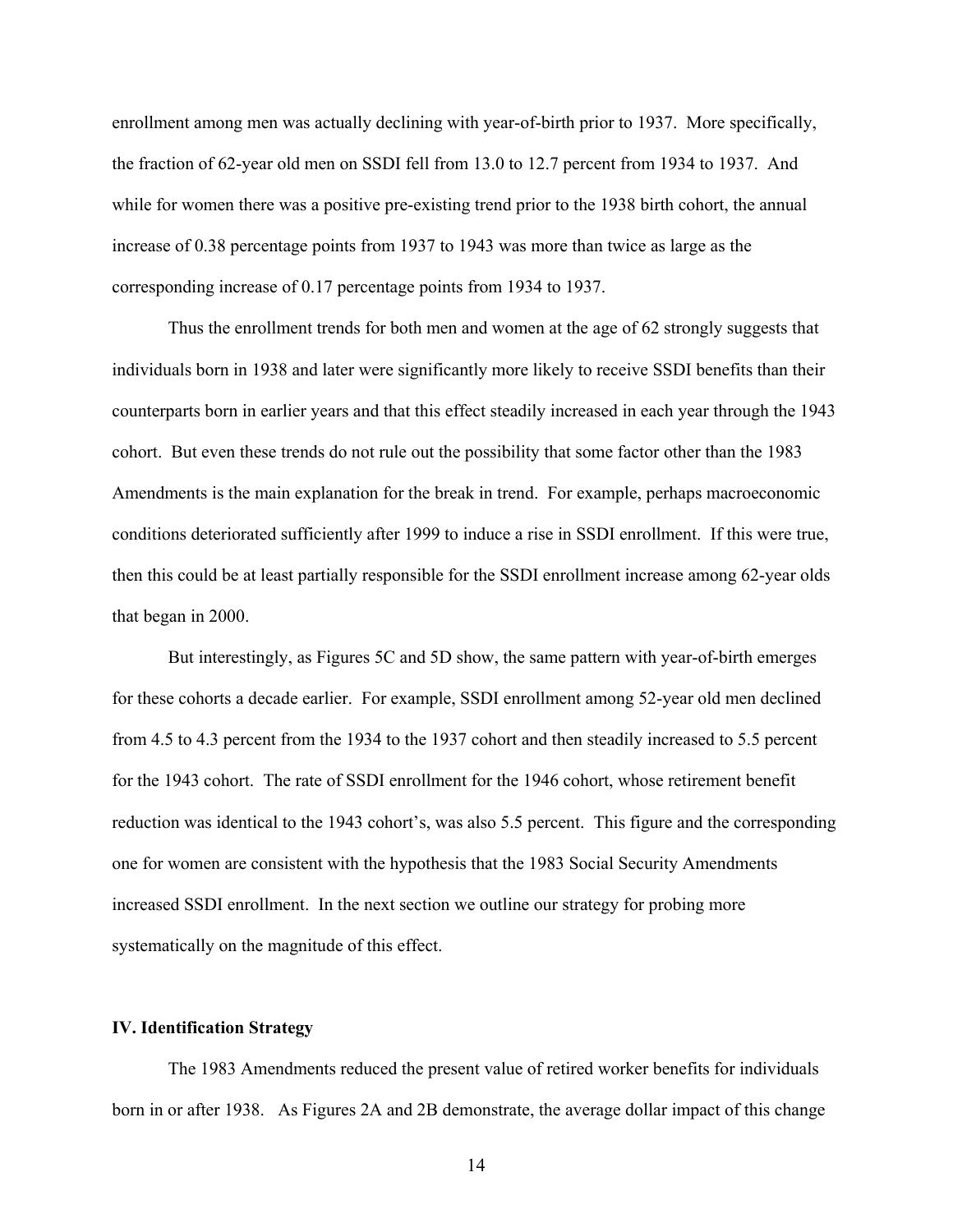varied substantially with both age and year-of-birth. For individuals choosing between alternative pathways to retirement, the Amendments reduced the attractiveness of claiming retired worker benefits. Given that there were no corresponding changes to SSDI benefits, some individuals may have responded to the change by applying for SSDI, thereby pursuing an alternative path to retirement. This change in behavior could occur long before the age of 62 if individuals were forward-looking and recognized the increase in the relative attractiveness of SSDI benefits. If instead individuals were myopic, they might only react to the policy once they were very close to or had already reached the early retirement age, when they might be more likely to carefully compare the difference between retired and disabled worker benefits.

If the Amendments did lead a substantial number of individuals to apply for and ultimately enroll in the SSDI program, one would expect to observe an increase in age-specific rates of enrollment as the 1938 and later birth cohorts reached each age. To accurately measure this effect, it is important to control for trends in SSDI enrollment, which could be changing for reasons unrelated to the Amendments. These pre-existing trends were especially apparent for women in Figures 5B and 5D, with this trend perhaps partly driven by the steady increase in female labor force attachment that made more women potentially SSDI eligible. Additionally, it is important to control for macroeconomic and other common factors that could exert an effect on SSDI enrollment at all ages.

Given these issues, we estimate models of the following type when testing for an effect of the 1983 Amendments on the fraction of individuals receiving SSDI benefits:

$$
(3) \quad \Delta SSDI_{A,t} = \alpha_t + \beta^* \Delta PVR_{A,t} + \mu_A + \varepsilon_{At}
$$

In this equation,  $\Delta$ SSDI<sub>A,t</sub> is equal to the change in the fraction of individuals at age A in year t receiving SSDI benefits. SSDI enrollment is reported by SSA as of December in each year, and thus the year-of-birth for individuals of age A in year t would be t-A. We use age and gender-specific population data from the U.S. Census Bureau and from the National Center for Health Statistics as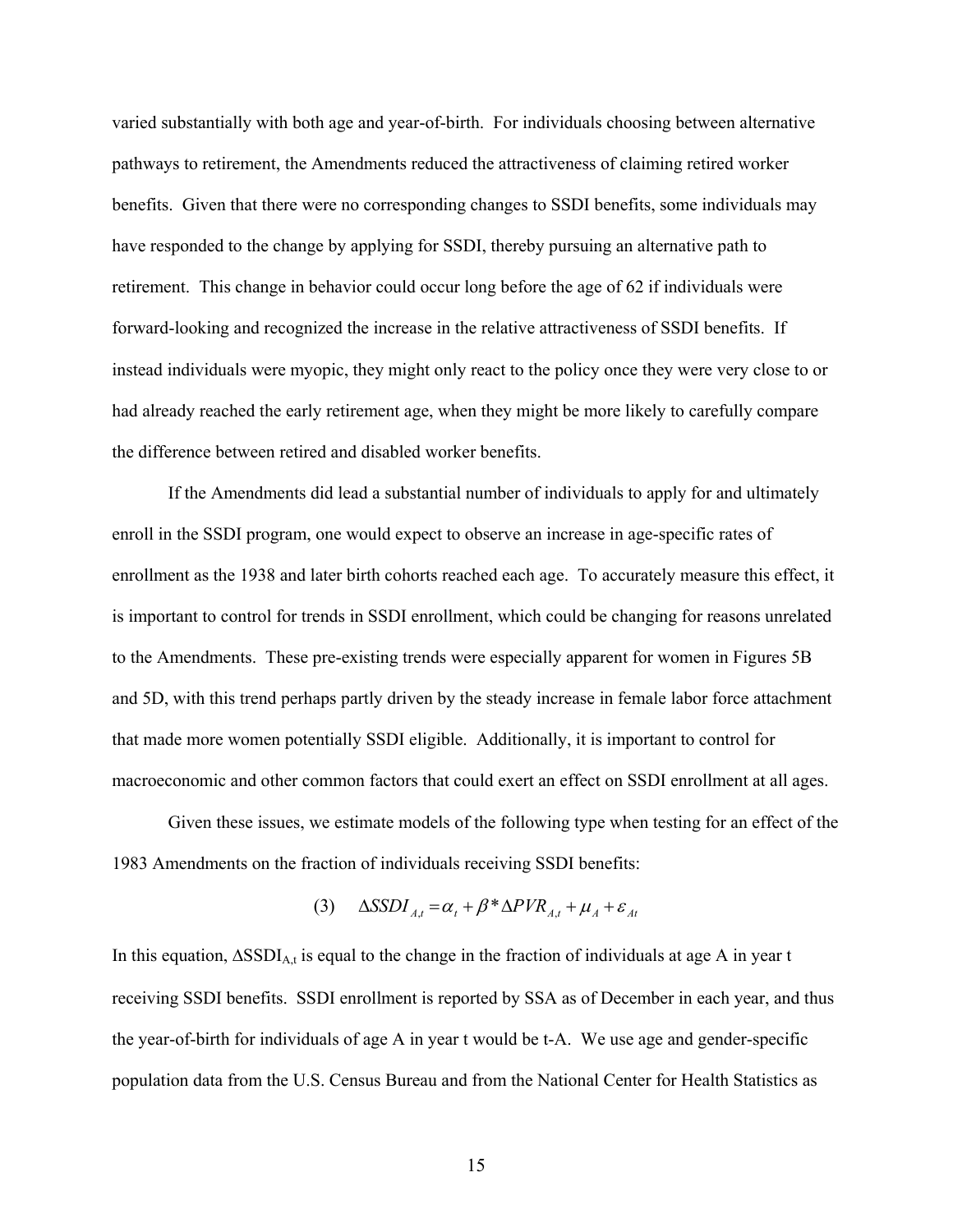the denominator when calculating these rates.<sup>20</sup> We include year effects in this model ( $\alpha_t$ ) to control for common factors such as changes in macroeconomic conditions that might influence SSDI enrollment in each year and age effects  $(\mu_A)$  to control for age-specific trends in SSDI enrollment.<sup>21</sup>

 Our key explanatory variable is ∆PVRA,t, which represents the average change in the present value of Social Security retired worker benefits at age A in year t induced by the Amendments. This is set equal to zero if birth cohorts t-A and t-A-1 have the same generosity of retired worker benefits. For example, in 1987 this first difference would be equal to zero for 50-year olds because it would represent the difference in generosity between the 1936 and 1937 cohorts, both of which had a full retirement age of 65 and received 80 percent of full benefits when claiming at the age of 62. However in 1988 it is negative, as the generosity of retired worker benefits is significantly lower for the 1938 cohort than for their predecessors born in 1937. More specifically, using equation (1) from above, the present value of retired worker benefits is \$786 lower for the 1938 cohort of men than for their 1937 counterparts and \$592 lower for women born in 1938 than those born in 1937.<sup>22</sup> As Table 1 demonstrates, these amounts increase in magnitude with age until the age of 62, at which point they decline somewhat in each year given that one or more year of benefits would already have been received (assuming early claiming at the age of 62 as in equation (2) above).

If properly estimated, the parameter β from equation (3) represents the average effect of Social Security retired worker benefit generosity on SSDI enrollment. As described above, the 1983 Amendments reduced the generosity of retired worker benefits in two main stages. Because those affected by the latter set of changes were relatively young in 2005, our most recent year of data, we begin by focusing on the first set of changes, which were phased in from the 1938 to the 1943 birth

 $20$  See the Data Appendix for a description of our data sources.

<sup>&</sup>lt;sup>21</sup> Our approach is similar in spirit to Attanasio and Brugiavini (2003), who estimate the effect of a change in Italy's Social Security program on household savings. Like the 1983 Social Security Amendments in the U.S., the magnitude of the change in Italy's social security benefits depended partially on individuals' year-of-birth.

<sup>&</sup>lt;sup>22</sup> Thus for 50-year olds the value of  $\Delta PVR_{A,t}$  would be 0 in 1985, 1986, and 1987, would equal -.932 for men and -.695 for women in each year between 1988 and 1993, and would then equal 0 in 1994, 1995, and 1996. The variable is defined similarly at other ages, though the size of PVR<sub>A,t</sub> in the treatment years varies as shown in Table 1.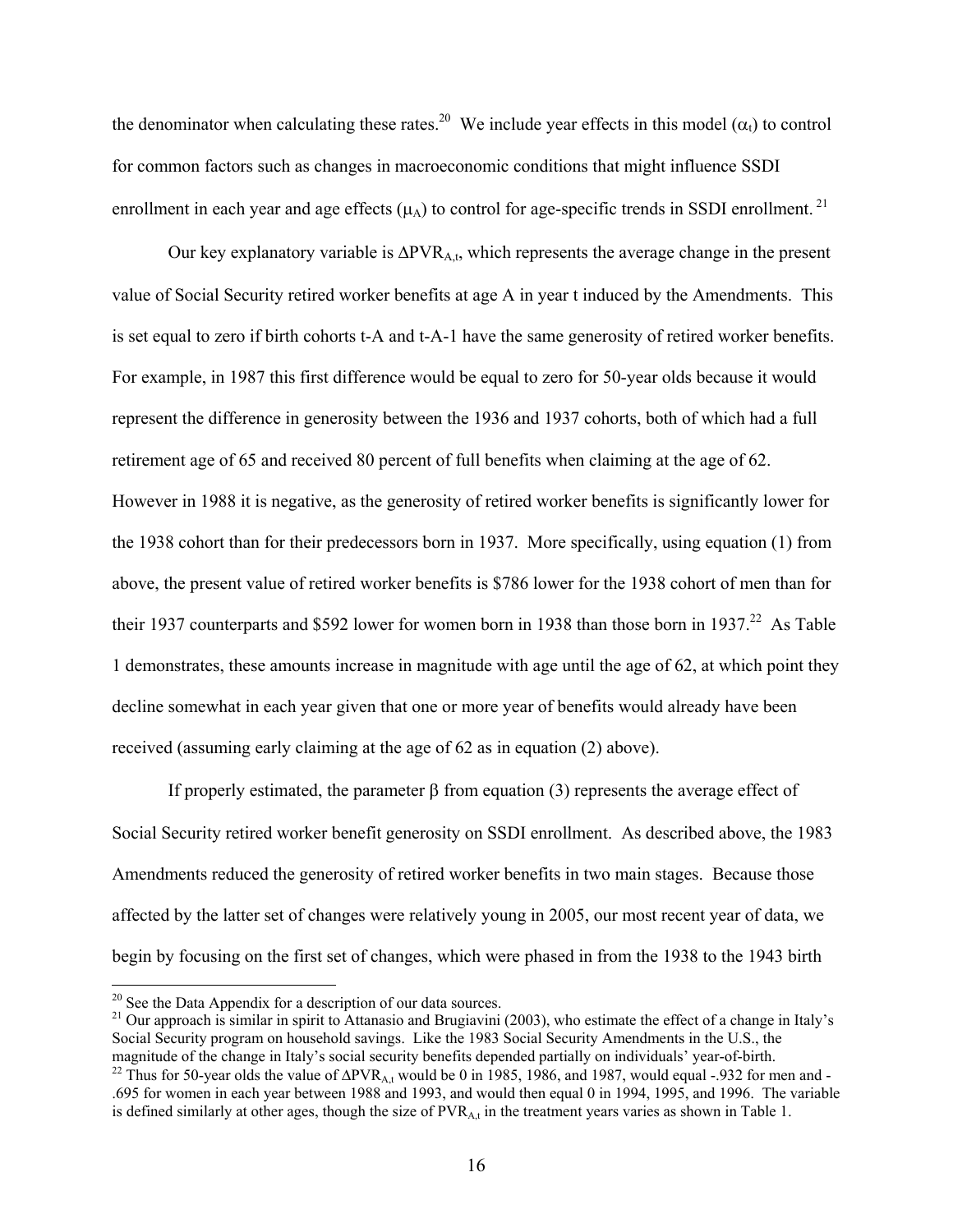cohorts. To do this we restrict consideration to the 1934 to 1946 birth cohorts, which gives us up to twelve first differences at every age. The first three of these are for the 1934 to 1937 cohorts and thus prior to the change in retired worker benefits and the last three are for the 1943 to 1946 cohorts and thus after these changes have been phased in.

The main advantage of considering a relatively small number of cohorts is that in each year the ages that we consider are fairly similar. For example, as shown in Table 2, in 1995 the treatment group consists of individuals between the ages of 52 and 57, while the control group includes people between the ages of 49 and 51 and between 58 and 60. Our model essentially tests whether in this year and in the 21 other years after the 1983 Amendments, SSDI enrollment increases more rapidly for those in the treatment group in each year than for their counterparts in the control group. By considering a more homogeneous group in every year, it is more likely that any unobserved factors that might influence SSDI enrollment would have a similar effect on our treatment and control groups, which is an important assumption of our model. We later expand the size of our analysis sample by considering individuals born as early as 1920 and as late as 1960.

We further restrict attention to individuals between the ages of 45 and 64. Our primary reason for doing this is that, as Table 2 demonstrates, this restriction ensures that we have at least four "treatment" changes at each age.<sup>23</sup> It also seems reasonable given both that the change in the present value of benefits was lower for younger workers and that their baseline rates of SSDI enrollment were several times lower as well.<sup>24</sup>

<sup>&</sup>lt;sup>23</sup> If we included 40-year olds, for example, then there would be no treatment changes at this age given our definition because the 1983 to 1984 change reflects the difference between the 1943 and 1944 birth cohorts, both of which had a full retirement age of 66 and an early retirement penalty of 25 percent. Despite this, there may still have been a policy-induced increase at his age from 1983 to 1984 because of the lag in the SSDI application process. <sup>24</sup> To the extent that the 1983 Social Security Amendments also influenced SSDI enrollment for individuals between the ages of 18 and 44, we are likely to understate the overall effect of the policy below.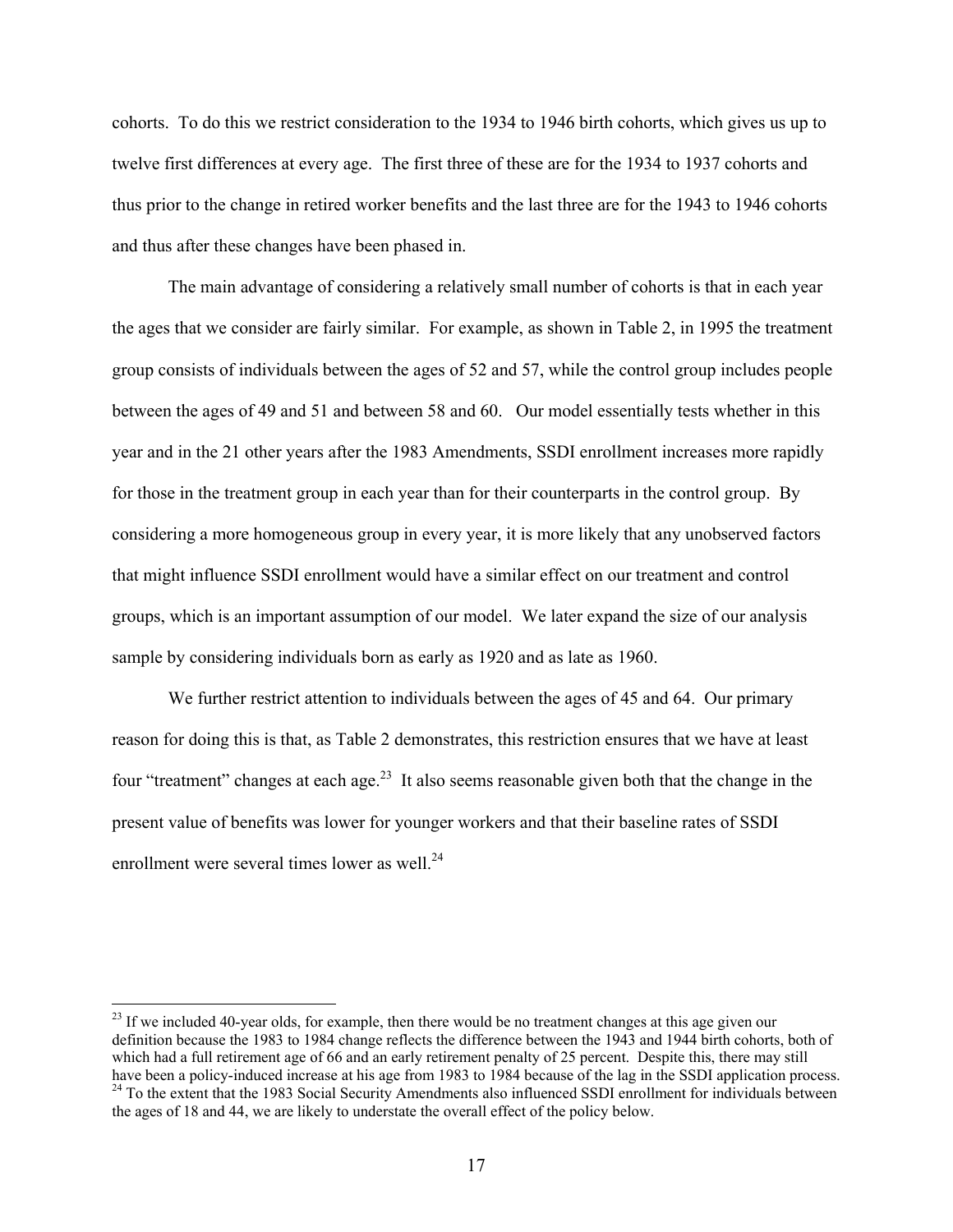## **V. Empirical Results**

 $\overline{a}$ 

Our first main set of results is summarized in Table 3, with columns 1 through 4 providing the results from specifications similar to (3) for men and the next four columns displaying the analogous results for women. The unit of observation in every case is the change in the fraction of either men or women receiving SSDI at a certain age from one year to the next. All specifications include age effects to control for different trends across age groups in SSDI enrollment. We also include year effects to control for factors such as macroeconomic conditions that might influence SSDI enrollment from one year to the next.

In this table, we report coefficient estimates for our key explanatory variable ∆PVR<sub>A,t</sub>, which is equal to the average change (in thousands of dollars) in the present value of retired worker benefits at each age. This variable has a mean of -0.600 and a standard deviation of 0.579 for men in our analysis sample, with the corresponding statistics for women at -0.440 and 0.422. The ages that serve as both treatment and control groups in these regressions are listed in Table 2. As this table shows, there are 215 first differences that we consider over a 22 year period, with 116 of these in the treatment group and 99 in the control group. It is important to emphasize that the intensity of treatment varies with age, with the change in the present value being much larger for the average 62 year old than for the average 45-year old.

In column 1 of Table 3, we report results for the effect of changes in Social Security retired worker benefits on SSDI enrollment among men between the ages of 45 and 64. The statistically significant estimate of -.0778 suggests that each \$5000 reduction in the present value of Social Security retired worker benefits induces a 0.39 percentage point increase in SSDI enrollment.<sup>25</sup> Given that the present value effects of the policy are increasing with age, this implies a smaller

 $^{25}$  When estimating these models, we account for the fact that the policy's effect varies with year-of-birth by using the StataTM cluster command and clustering by year-of-birth. Recent econometric evidence suggests that clustering may be problematic when the number of clusters is smaller than approximately 50. In our final set of specifications we consider 41 birth cohorts and obtain similar results.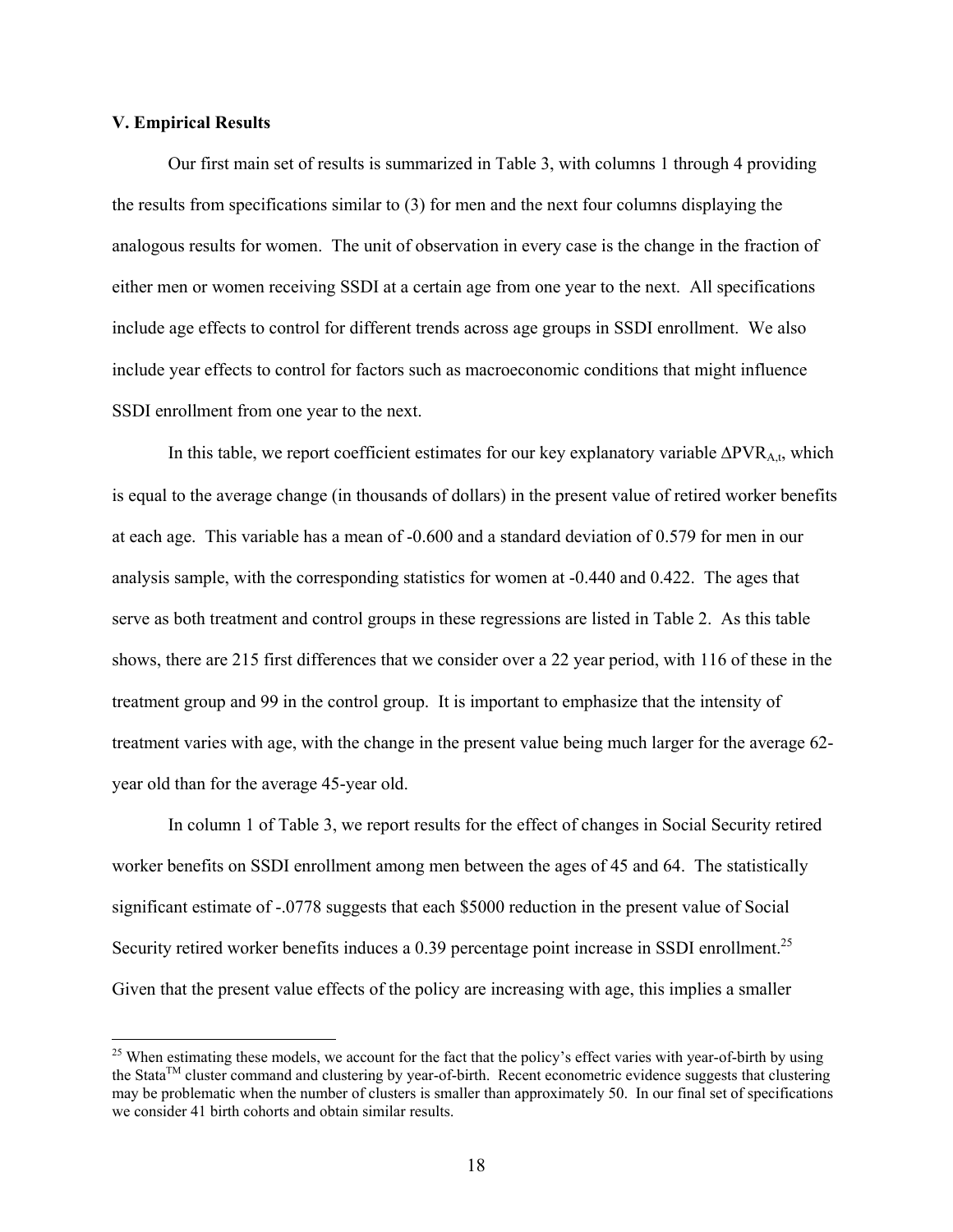increase in enrollment at younger ages. For example, \$5000 is approximately equal to the change in the present value from the 1937 to the 1943 cohort for a 47-year old man. Thus if correct, our estimates imply a 0.39 percentage point increase from this first part of the policy change. However, the implied effect in SSDI enrollment for 62-year olds is almost twice as large.

 In the specifications summarized in columns 2 through 4, we test whether the effect of this policy varies by age. The estimated effect of -.1066 summarized in column 2 for 45 to 54-year olds is slightly greater than the corresponding estimate of -.0736 for 55 to 64 year old men in column 3. Both of these estimates are statistically significant. In the fourth column we include all ages but interact ∆PVRA, with an indicator for whether this cell is between the ages of 55 and 64. While the estimate for this interaction is positive, it is not statistically significant. Thus one cannot conclude from these estimates that younger individuals are more or less responsive to the policy change.

In the next four columns we present an analogous set of estimates for women. The statistically significant coefficient estimate of -.1639 in column 5 is more than twice as large as the corresponding estimate for men from column 1. But because the effect of the Amendments on the average present value of retired worker benefits was considerably lower for women than for men, the implied effect on overall SSDI enrollment is not twice as large, as we show in the next section. One possible explanation for the greater responsiveness among women is that their baseline rates of labor force participation are significantly lower throughout our study period. This would imply that more women than men could respond to the policy by applying for SSDI without having to first leave their job. Interestingly, the results in columns 6 through 8 suggest that older women are somewhat more responsive to the policy change, though the difference is not statistically significant.<sup>26</sup>

We next pool rates of SSDI enrollment for men and women and present an analogous set of specifications for all individuals in columns 1 through 3 of Table 4. Our explanatory variable here is

 $26$  Our results are very similar if we instead use an annual discount rate of 2 or 4 percent when calculating the present value of retired worker benefits. Of course they would also be very similar if we used the average PIA from a different year (instead of 1999), as this would simply multiply our current values of ∆PVR<sub>T,A</sub> by a common factor.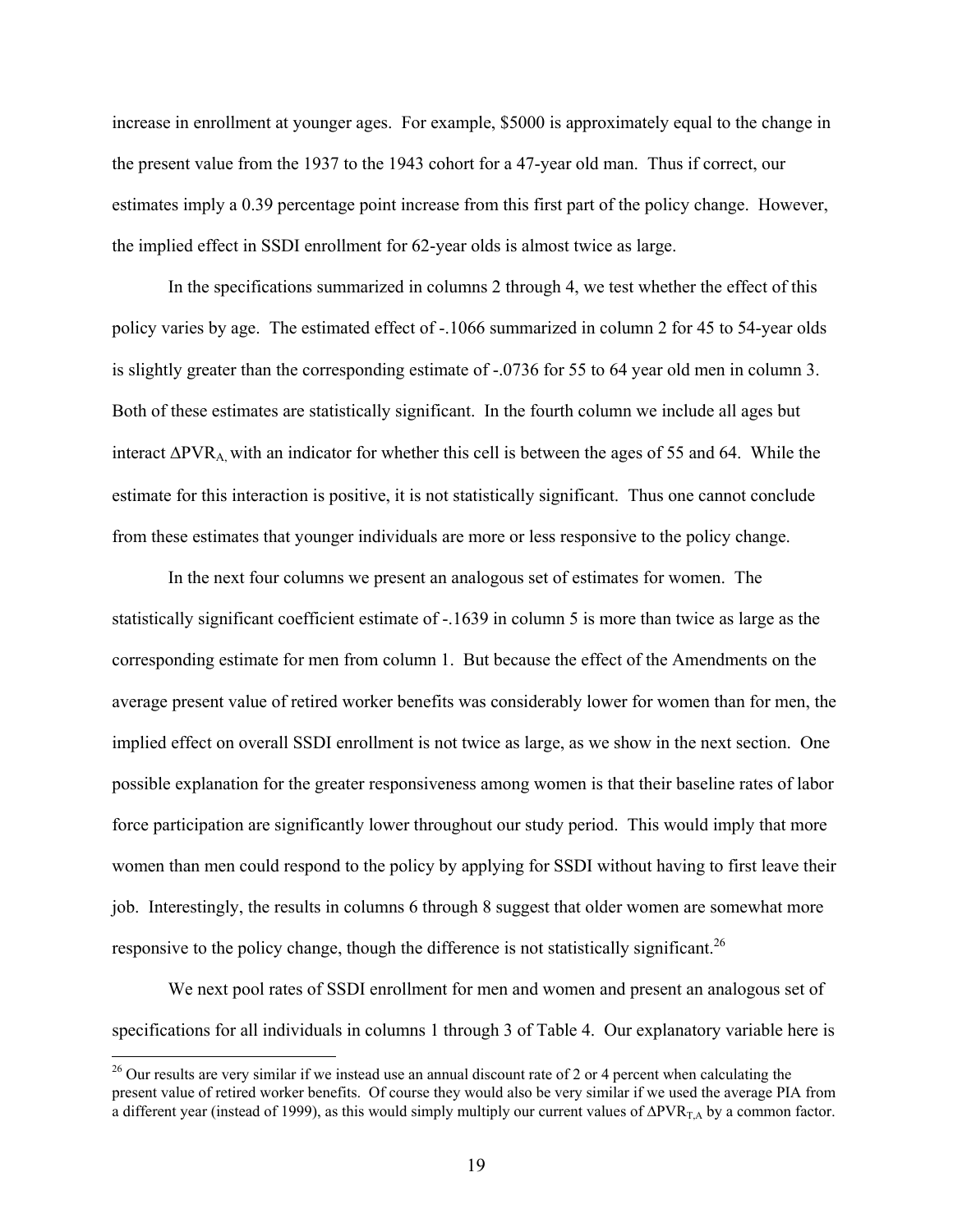simply the average of the change in the present value for women and men. Not surprisingly, our estimates in each case lie between the estimates for men and women. For example, the estimated effect of -.1151 is approximately the average of the corresponding estimates of -.0778 and -.1639 for men and women, respectively. In this case the estimates for younger and older individuals are almost identical, as shown in columns 2 and 3.

One possible concern with this first set of estimates is that they rely exclusively on the first part of the Amendments, which were phased in across the 1938 to 1943 cohorts. In the next specification we present the results from an analogous specification in which we consider only the second change, which was phased in from 1954 to 1960.<sup>27</sup> To preserve consistency with the first set of estimates, we consider 13 birth cohorts, though in this case we use only "pre-treatment" birth cohorts (born from 1948 to 1954) given that no "post-treatment" cohorts had yet reached the age of 45 by 2005. Our estimated effect for this latter policy is similar to those for the initial one, though the standard errors are considerably larger as well. This is presumably because we have fewer observations and because the variation in ∆PVR<sub>A,t</sub> is smaller given that the treated individuals are relatively young. In any case, this negative point estimate provides suggestive support for an effect of retired worker benefit generosity on SSDI enrollment.

In the next three columns we merge these two groups (along with the 1946-47 and 1947-48 first differences) and thus simultaneously consider 27 birth cohorts. Our estimates for the effect of SSDI benefits are slightly smaller than are the ones for the first part of the policy though they remain statistically significant. When we differentiate between those between the ages of 45 and 54 and their counterparts aged 55 to 64, our estimates suggest an effect that is approximately 50 percent greater for older workers. Estimates for both age groups remain statistically significant.

 $27$  For this change, we observe 6 years of the treatment for 45 year olds (first differences from 2000 to 2005 for cohorts 1955-60), 5 years for 46 year olds (2001 to 2005), four years for 47 year olds (2002 to 2005), three years for 48 year olds (2003 to 2005), two years for 49 year olds (2004 to 2005), and one year for 50 year olds (2005).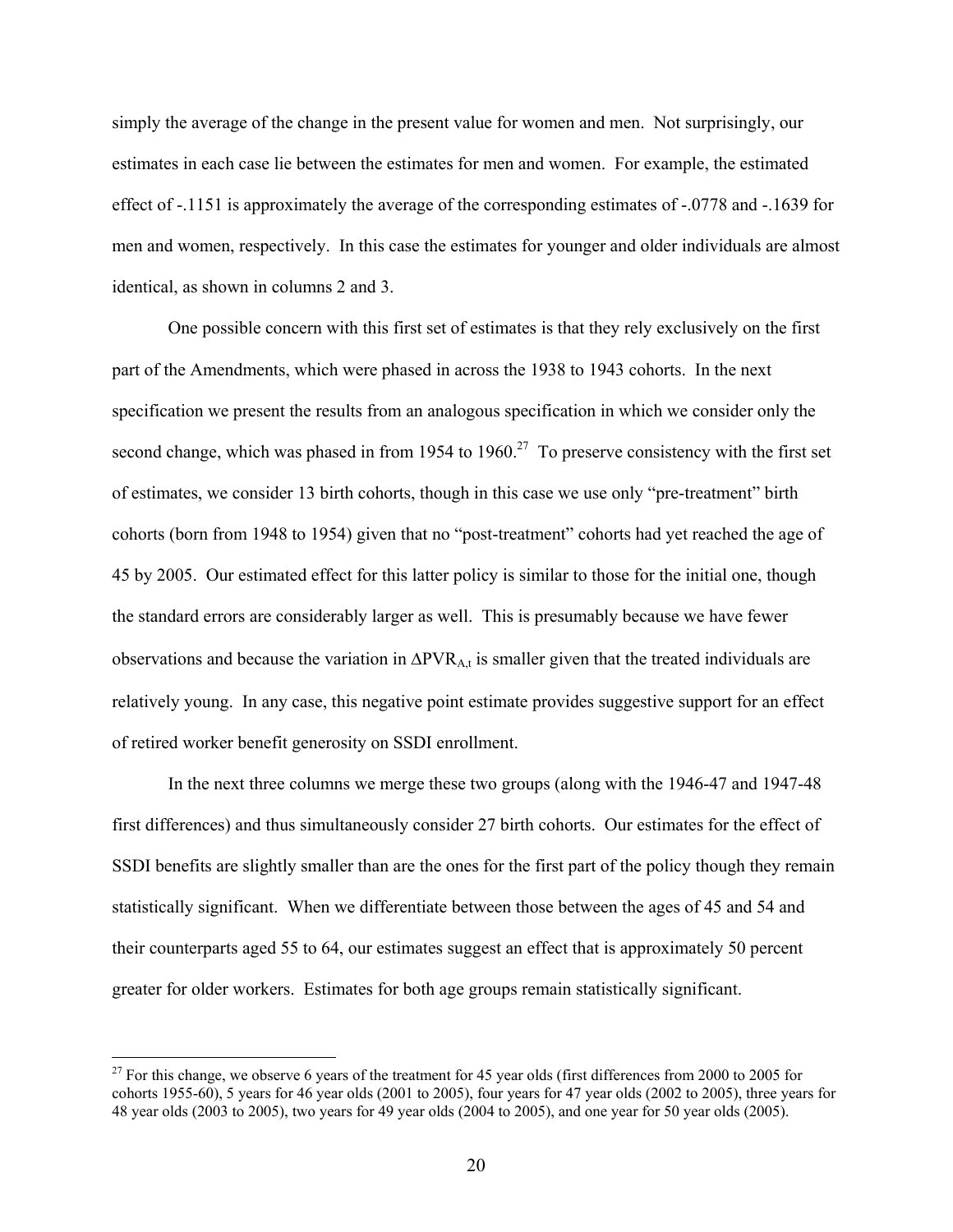In the final specification, we consider individuals between the ages of 45 and 64 in every year between 1984 and 2005. By doing this, we consider 41 birth cohorts, those born between 1920 and 1960. Our point estimate from column 5 is virtually unchanged though the standard error rises slightly and thus our estimates there are significant at just the ten percent level.

Taken together, the results presented in this section combined with the graphical evidence from the preceding section strongly suggest that the reduction in the generosity of Social Security retired worker benefits caused by the 1983 Social Security Amendments led to a significant increase in SSDI enrollment. While the confidence intervals surrounding our estimates are compatible with a wide range of effects, this policy seems to have made an important contribution to the steady growth in SSDI enrollment during the past two decades. In the next section, we explore how much of the growth in enrollment can be explained by the Amendments and what the long-run effect will be on the program given that its effects will not be fully felt until those born in 1960 reach their full retirement age in 2027. At that point, all adults between the ages of 18 and 66 would have a full retirement age of 67 and a maximum early retirement penalty of 30 percent.

## **VI. The Contribution of the 1983 Amendments to the Rise in SSDI Enrollment**

By December of 2005, the changes made by the 1983 Social Security Amendments had reduced the present value of retired worker benefits for all non-elderly adults. The magnitude of this change varied with age, with much of this variation attributable to the policy not yet being fully phased in for older workers. For example, individuals who were 62 years old in 2005 were born in 1943 and thus were exposed to just the first half of the reduction in benefit generosity, with their early retirement penalty and full retirement age at 25 percent and 66 years old, respectively. However, their counterparts born in 1960 were fully affected by the Amendments, with an early retirement penalty of 30 percent and a full retirement age of 67. Thus as Table 2 demonstrates, the average reduction in retired worker benefits was larger for 45 year olds (\$9432 for men and \$7104

21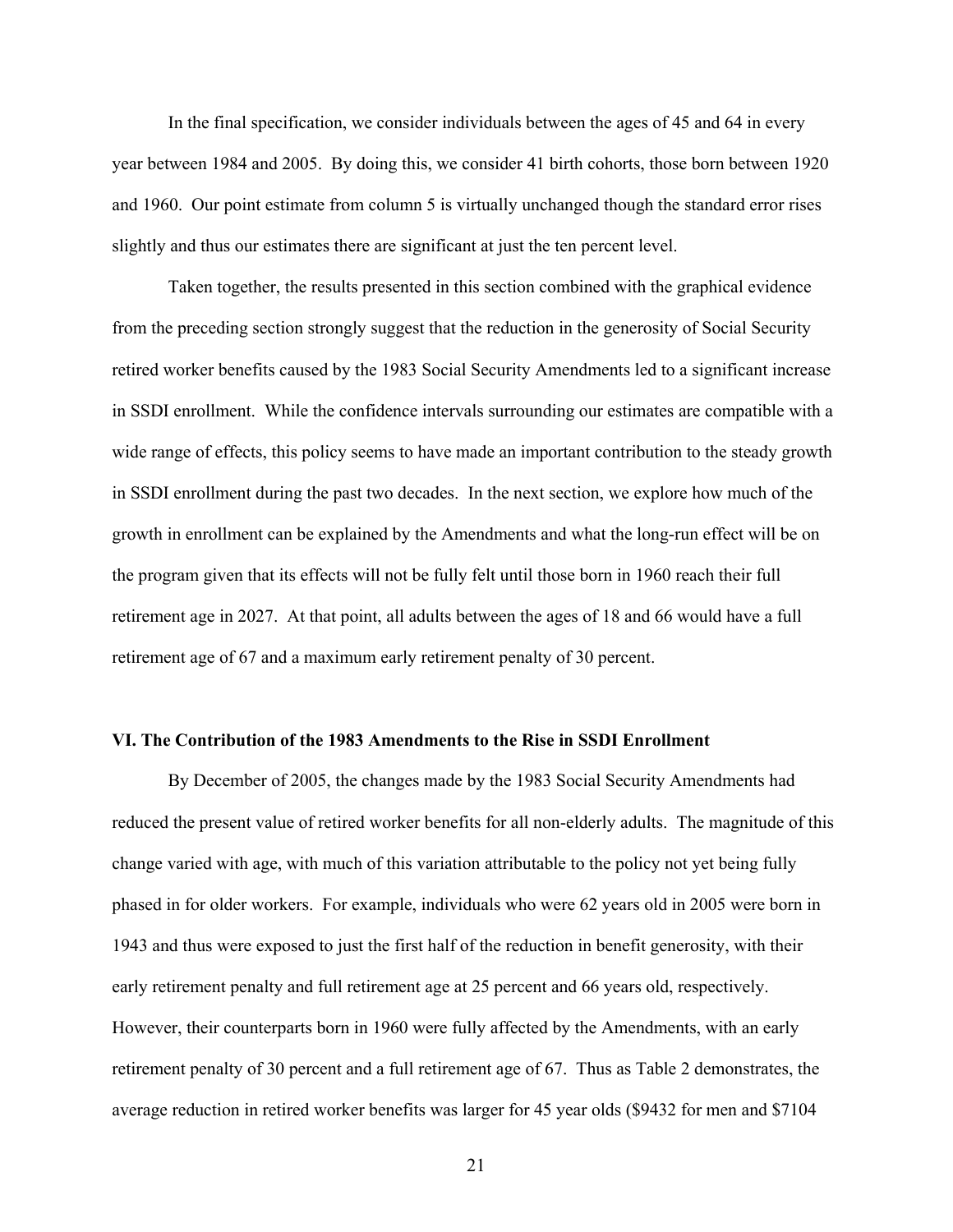for women) than for 62 year olds (\$8878 for men and \$6348 for women). The smallest changes in benefits were present for 64-year olds, who were exposed to just one-third of the eventual reduction in benefit generosity because they were born in  $1941.^{28}$ 

To estimate the contribution of the 1983 Social Security Amendments to the rise in SSDI enrollment during our study period, we multiply these changes in retired worker benefits at each age by our gender-specific point estimates for the effect of these changes from Table 3.29 Specifically we use the estimate of -.0778 from specification 1 for men and -.1639 from specification 5 for women. We report both our estimates for the policy's effect on age-specific SSDI enrollment and the actual change in SSDI enrollment during our study period in the columns with the headings FRA Impact and Actual ∆, respectively.

The results presented in Table 5 suggest that the 1983 Social Security Amendments had a substantial effect on SSDI enrollment. For example, our estimates suggest that the policy increased enrollment by 0.52 percentage points among 55-year old men versus an actual change of 1.77 percentage points. The corresponding estimate for 55-year old women is 0.81 percent versus an actual change of 3.54 percentage points. In general, while the implied effects for women are larger than those for men at every age, they explain a smaller share of the increase for women. For 55-year old adults, the effect of the reduction in retired worker benefits can explain 29 percent of the growth in SSDI enrollment for men versus 23 percent for women.

In the final row of this table, we estimate the impact of the policy change on overall SSDI enrollment among 45 to 64-year old men and women. In doing this, we use the age distribution for both genders in December of 2005. Our estimates there suggest that the retired worker benefit changes caused by the 1983 Social Security Amendments increased SSDI enrollment among men by

 $28$  The benefit reduction is also smaller for them than for 62-year olds because they would already have received one or two years of benefits, which would thus not be included in the calculation.

<sup>&</sup>lt;sup>29</sup> Here we neglect the mechanical effect of the Amendments on SSDI enrollment, which occurs because there will now be some 65 and 66 year old individuals on the program. Absent the Amendments, an SSDI recipient would shift to retired worker benefits on her  $65<sup>th</sup>$  birthday.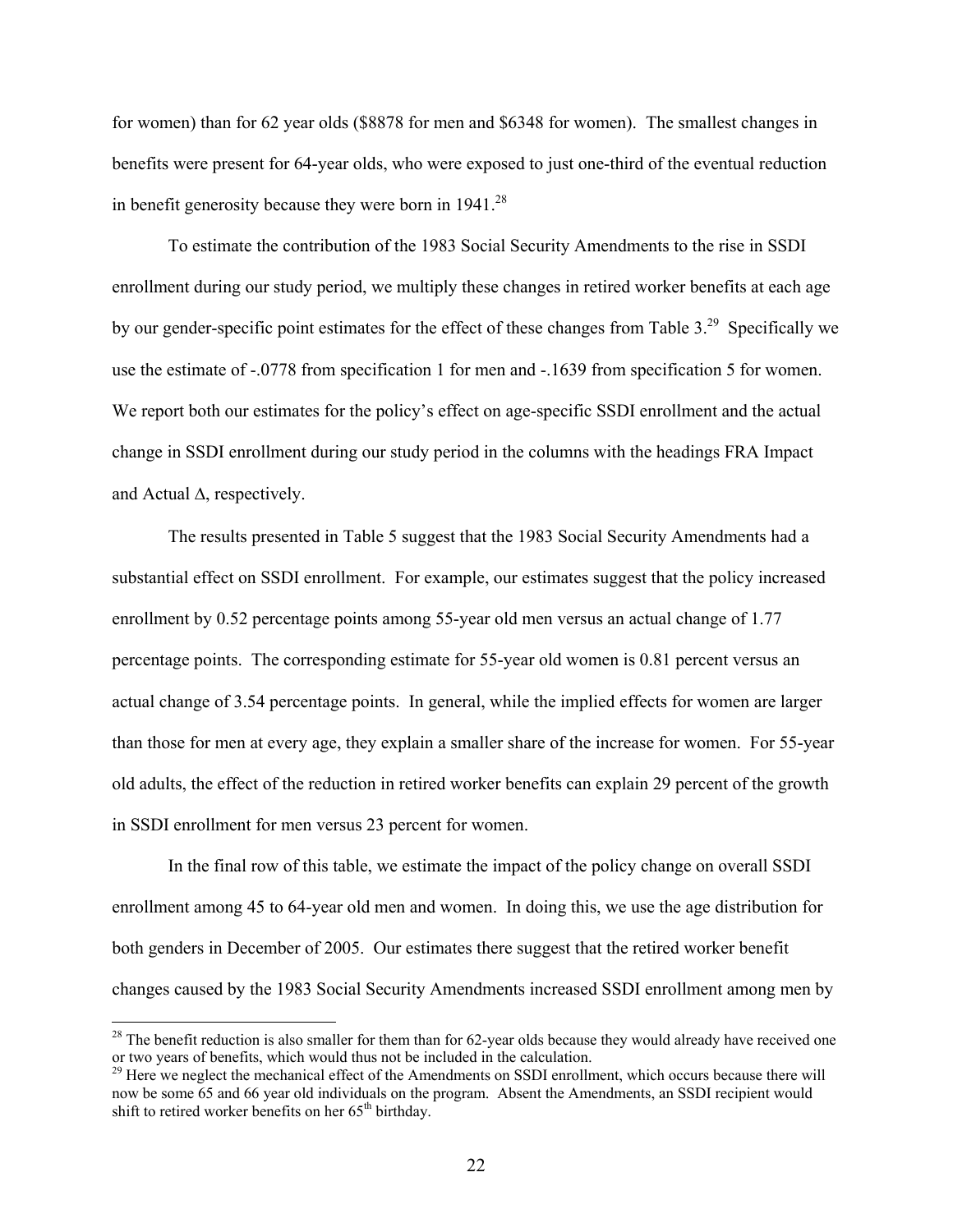0.58 percentage points and among women by 0.89 percentage points. When compared with the actual increases, our estimate suggests that the policy change can explain 35 percent of the increase in SSDI enrollment among men between the ages of 45 and 64 and 26 percent for women. Additionally, our findings suggest that the number of non-elderly individuals receiving SSDI benefits was 568,000 greater in late 2005 than it would have been in the absence of the Amendments.

In the final column for both men and women, we estimate the long-run effect of the reduction in retired worker benefits on SSDI enrollment. This represents our estimate of the effect in 2024 and all subsequent years, when all individuals between the ages of 45 and 64 would have a full retirement age of 67 and an early retirement penalty of 30 percent. To do this we first calculate the change in the present value of benefits assuming that the policy has been fully phased in. This was already true for 45-year olds by 2005, but for all other ages the policy had been just partially phased in. For example, those between the ages of 51 and 62 had been "treated" with just half of the policy by 2005 and 64-year olds had been "treated" with just one-third of the policy change. Thus our estimate of the long-run effect for 64-year olds is three times greater than the estimated effect in 2005.

 Our estimate for the long-run effect of the policy on SSDI enrollment for men and women between the ages of 45 and 64 is reported in the final row of the Long-Run columns. The estimates of 1.00 percentage points for men and 1.56 percentage points for women are approximately 75 percent greater than the analogous estimated effects as of 2005. It therefore appears that the reduction in the generosity of retired worker benefits caused by the 1983 Social Security Amendments will contribute almost as much to SSDI enrollment during the next two decades as it has during the past two decades.

# **VII. Conclusion**

The primary goal of the 1983 Social Security Amendments was to increase the short and long-term fiscal health of the OASDI program. Perhaps the most significant change resulting from

23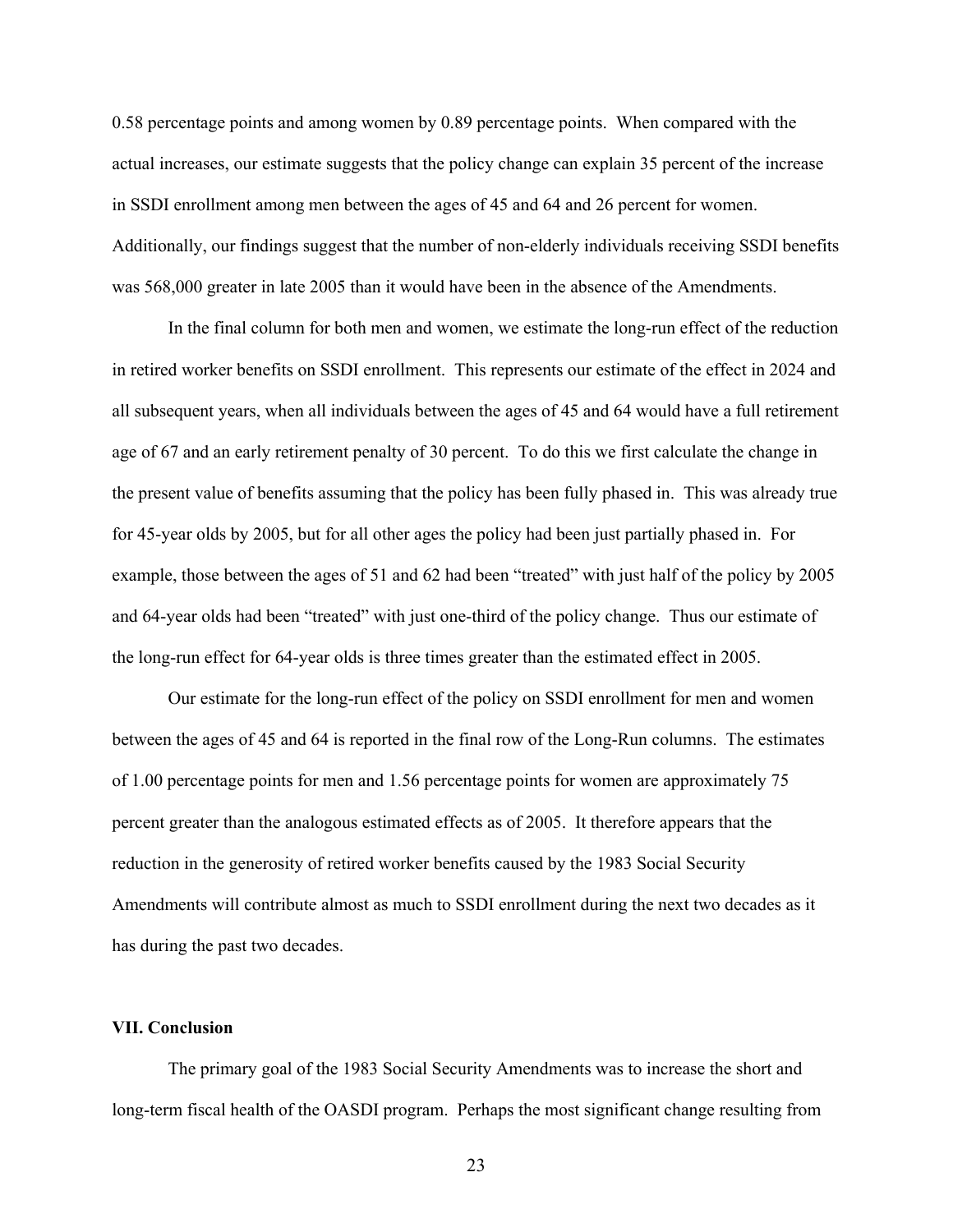this legislation was a reduction in the generosity of Social Security retired worker benefits. No corresponding changes were made to disabled worker benefits. Our findings in this paper suggest that one important effect of this legislation was an increase in the number receiving SSDI benefits. More specifically, we find that the Amendments can explain more than one-third of the increase in SSDI enrollment among men since 1983 and more than one-fourth of the increase among women during this same period. Because the reductions in benefit generosity have not yet been fully phased in, the long-run effect on SSDI enrollment will be almost twice as large.

These results suggest that any changes to Social Security retired worker benefits may have important spillover effects to the SSDI program. In the case considered here, part of the reduction in spending for Social Security retired worker benefits was offset by an increase in spending on disabled worker benefits. Recent proposals to reform Social Security, such as those presented by the President's Commission in 2001, have largely ignored the SSDI program. The findings presented in this paper suggest that policymakers may want to incorporate SSDI when considering how optimally to reform the U.S. Social Security program.

In this paper we have explored just one response to the 1983 Social Security Amendments, though this legislation may have had other important effects as well. For example, reductions in the actuarial adjustment factors beyond the age of 62 may have changed individuals' optimal timing for claiming social security retired worker benefits. Similarly, by reducing the present value of Social Security retirement wealth, the legislation may have affected individuals' optimal labor supply and savings decisions. More work on the effect of this legislation, which represented one of the most important set of changes to Social Security since its inception more than seventy years ago, is clearly warranted.

24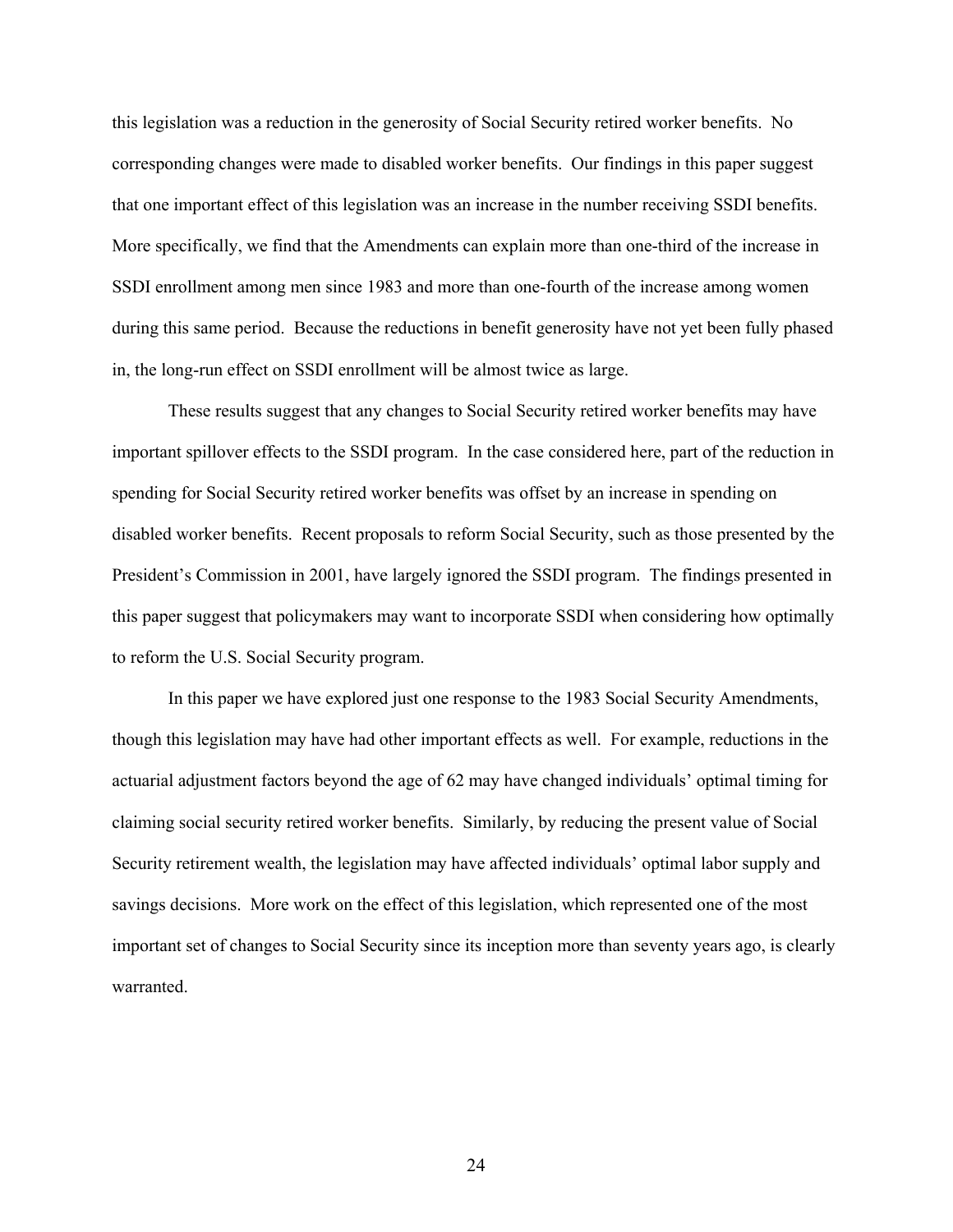# **Data Appendix**

SSDI Enrollment data by single year of age and gender for the 1983-2004 calendar years were obtained from the Social Security Administration's Annual Statistical Supplement. In producing this data, the SSA uses a ten percent sample of the Master Beneficiary Record (MBR). This same data was tabulated for December of 2005 using the full MBR. For the December 2004 data see http://www.ssa.gov/policy/docs/statcomps/supplement/2005/5a.pdf

Population data by single year of age and gender for the 1990-2005 calendar years was obtained from the National Center for Health Statistics' "U.S. Census Populations with Bridged Race Categories," which can be found at http://www.cdc.gov/nchs/about/major/dvs/popbridge/popbridge.htm

Population data by single year of age and gender for the 1983-1989 calendar years was obtained from the U.S. Census Bureau's quarterly population estimates, which can be found at http://www.census.gov/popest/archives/1980s/

Population data were reported as of July 1 in each year. We therefore took the average of the values in year t and year  $t+1$  to estimate the population in December of year t. To estimate the population data in December of 2005, we multiplied the July 1, 2005 estimate for age A by the ratio of the population at age A-1 on July 1, 2005 to the population at age A-1 on July 1, 2004.

Mortality rate estimates by gender and age were obtained from the Social Security Administration's Office of the Actuary. This data can be found at http://www.ssa.gov/OACT/STATS/table4c6.html The mortality data used in this paper were updated by SSA on June 27, 2006.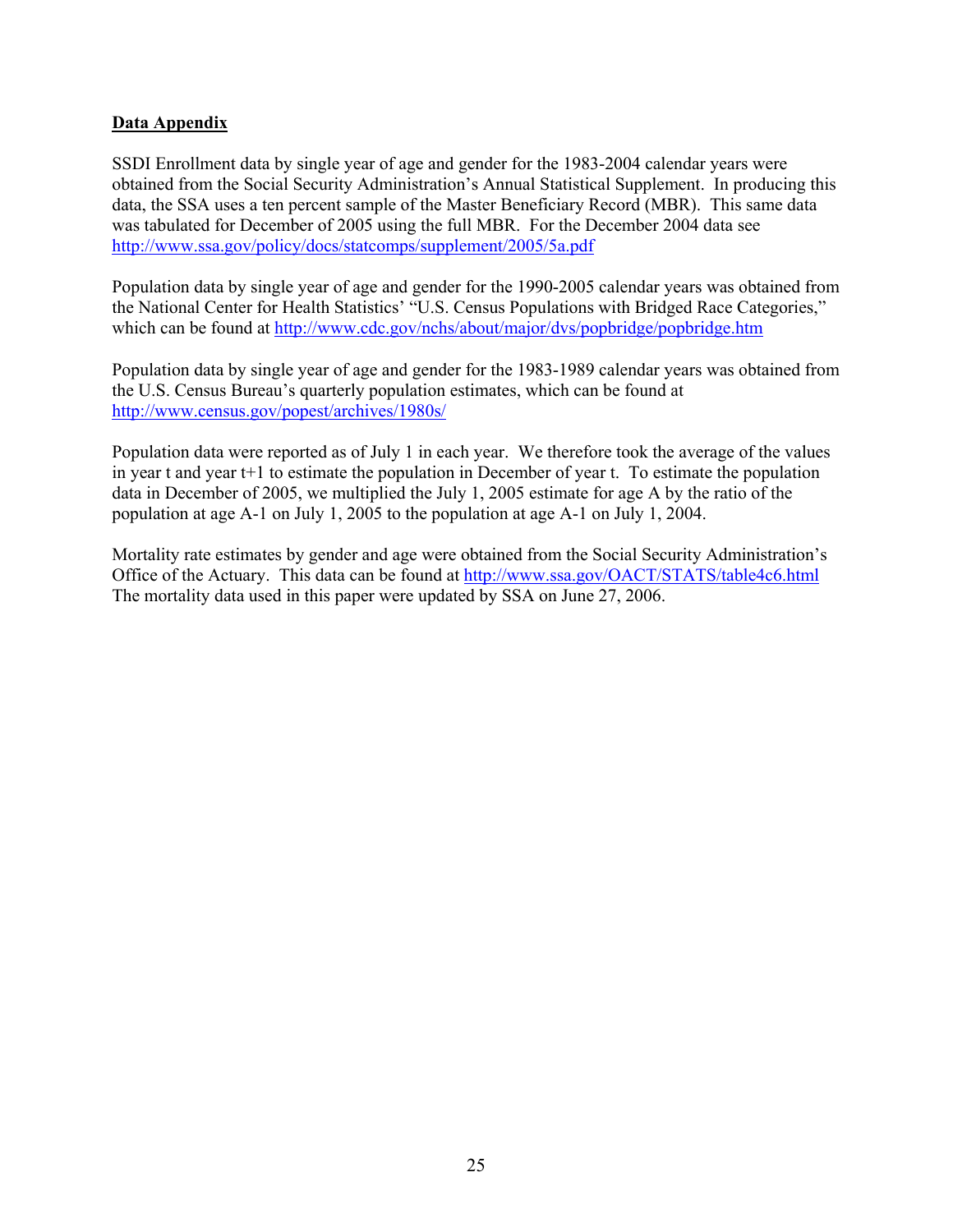#### **References**

- Attanasio, O. and A. Brugiavini. 2003. "Social Security and Households' Saving." *Quarterly Journal of Economics* 118 (3), 1075-1119.
- Autor, D., and M. Duggan. 2003. "The Rise in the Disability Rolls and the Decline in Unemployment." *Quarterly Journal of Economics* 118(1): 157-205.
- Autor, D. and M. Duggan. 2006. "The Growth in the Social Security Disability Rolls: A Fiscal Crisis Unfolding." *Journal of Economic Perspectives*, Summer, 2006.
- Benitez-Silva, H, M. Buchinsky, H. Chan, J. Rust, and S. Sheidvasser. 1999. "An Empirical Analysis of the Social Security Disability Application, Appeal, and Award Process," *Labour Economics*, 6, 147-178.
- Black, D., K. Daniel, and S. Sanders. 2002. "The Impact of Economic Conditions on Participation in Disability Programs: Evidence from the Coal Boom and Bust." *American Economic Review*, 27-50.
- Bound, J. 1989. "The Health and Earnings of Rejected Disability Insurance Applicants." *American Economic Review*, 482-503.
- Bound, J. 1991. "The Health and Earnings of Rejected Disability Insurance Applicants: Reply." *American Economic Review*, 1427-1434.
- Bound, J. and R. Burkhauser. 1999. "Economic Analysis of Transfer Programs Targeted on People with Disabilities," in Orley Ashenfelter and David Card, eds., *Handbook of Labor Economics*, Volume 3 (Amsterdam: North-Holland).
- Bound, J., T. Stinebrickner and T. Waidman , 2004. "Using a Structural Retirement Model to Simulate the Effect of Changes to the OASDI and Medicare Programs." University of Michigan Retirement Research Center Working Paper.
- Duggan, M. and S. Imberman. 2006. "Why are the DI Rolls Skyrocketing? The Contribution of Population Characteristics, Economic Conditions, and Program Generosity," forthcoming in D. Cutler and D. Wise, eds., *Health in Older Ages: The Causes and Consequences of Declining Disability among the Elderly*.
- Duggan, M. and M. Kearney. 2005. "The Impact of Child SSI Enrollment on Household Outcomes: Evidence from the SIPP." NBER Working Paper.
- Garrett, Bowen, and Sherry Glied. 2000. "Does State AFDC Generosity Affect Child SSI Participation?" *Journal of Policy Analysis and Management*, 275-95.
- Gruber, J. 2000. "Disability Insurance Benefits and Labor Supply." *Journal of Political Economy*, 1162-1183.
- Gruber, J. and J. Kubik. 1997. "Disability Insurance Rejection Rates and the Labor Supply of Older Workers." *Journal of Public Economics*, 1-23.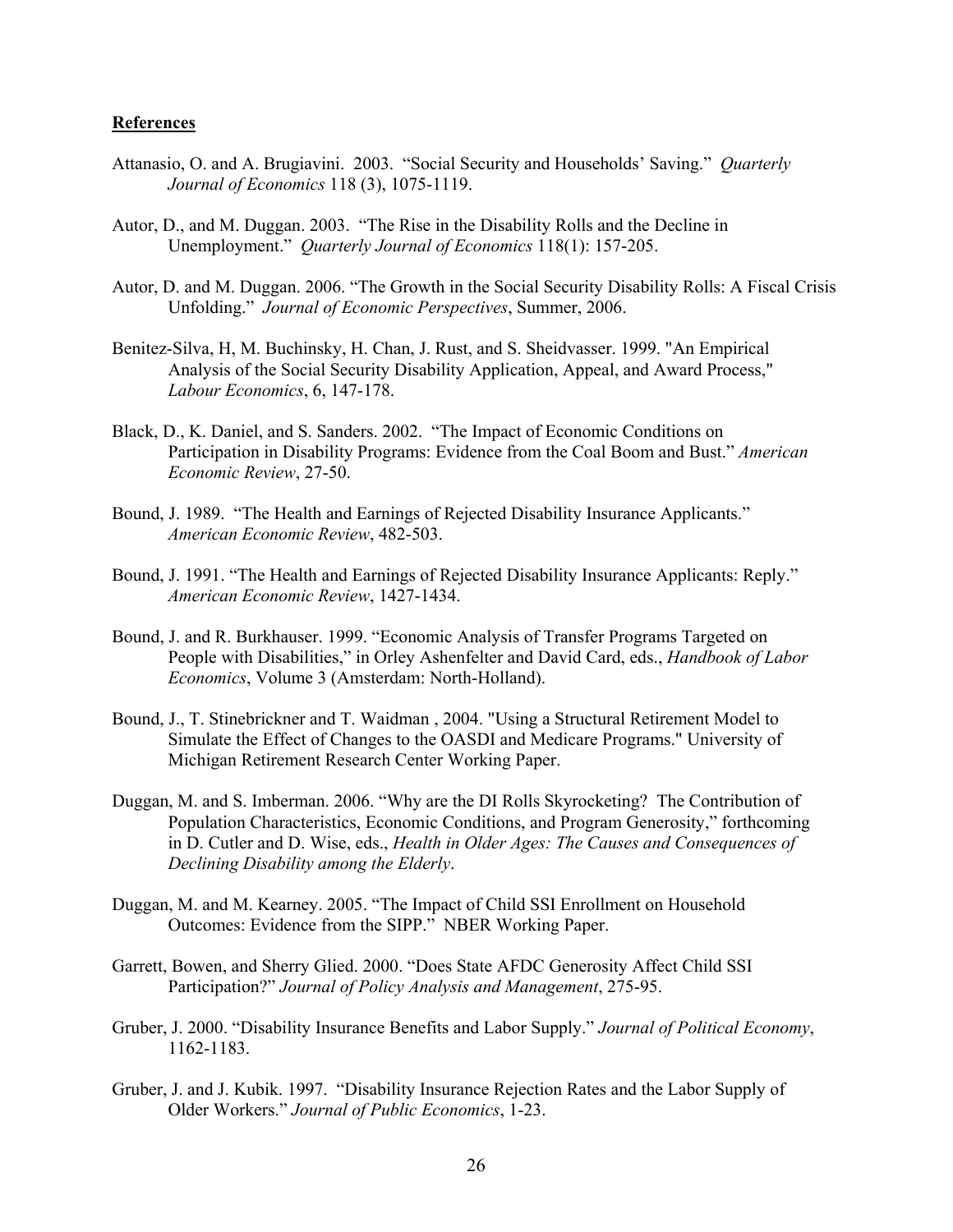- Gustman, A. and T. Steinmeier. 2005. "The Social Security Early Entitlement Age in a Structural Model of Retirement and Wealth." *Journal of Public Economics*, 441-463.
- Hausman, J. and J. Halpern. 1986. "Choice under Uncertainty: The Decision to Apply for Disability Insurance." *Journal of Public Economics*. 131-161.
- Kreider, B. 1999. "Social Security Disability Insurance: Applications, Awards, and Lifetime Income Flows." *Journal of Labor Economics*, 784-827.
- Kubik, J. 2003. "Fiscal Federalism and Welfare Policy: The Role of States in the Growth of Child SSI." *National Tax Journal*, 61-79.
- Mitchell, O. and J. Phillips. 2000. "Retirement Responses to Early Social Security Benefit Reductions." NBER Working Paper No. 7963.
- Parsons, D. 1980. "The Decline of Male Labor Force Participation." *Journal of Political Economy*, 117-134.
- Parsons, D. 1991. "The Health and Earnings of Rejected Disability Insurance Applicants: Comment." *American Economic Review*, 1419-1426.
- Rupp, K. and D. Stapleton. 1995. "Determinants of the Growth in the Social Security Administration's Disability Programs: An Overview." *Social Security Bulletin*, 43-70.
- Schmidt, L. and P. Sevak. 2004. "AFDC, SSI, and Welfare Reform Aggressiveness: Caseload Reductions vs. Caseload Shifting." *Journal of Human Resources* 39(3): 792-812*.*
- U.S. General Accounting Office, 1998. "Social Security Reform: Raising Retirement Ages Improves Program Solvency but May Cause Hardship for Some." *Testimony before the Special Committee on Aging, United States Senate.* Washington, D.C.
- U.S. Social Security Administration. Various years. *Annual Statistical Supplement to the Social Security Bulletin*. Office of Research, Evaluation, and Statistics.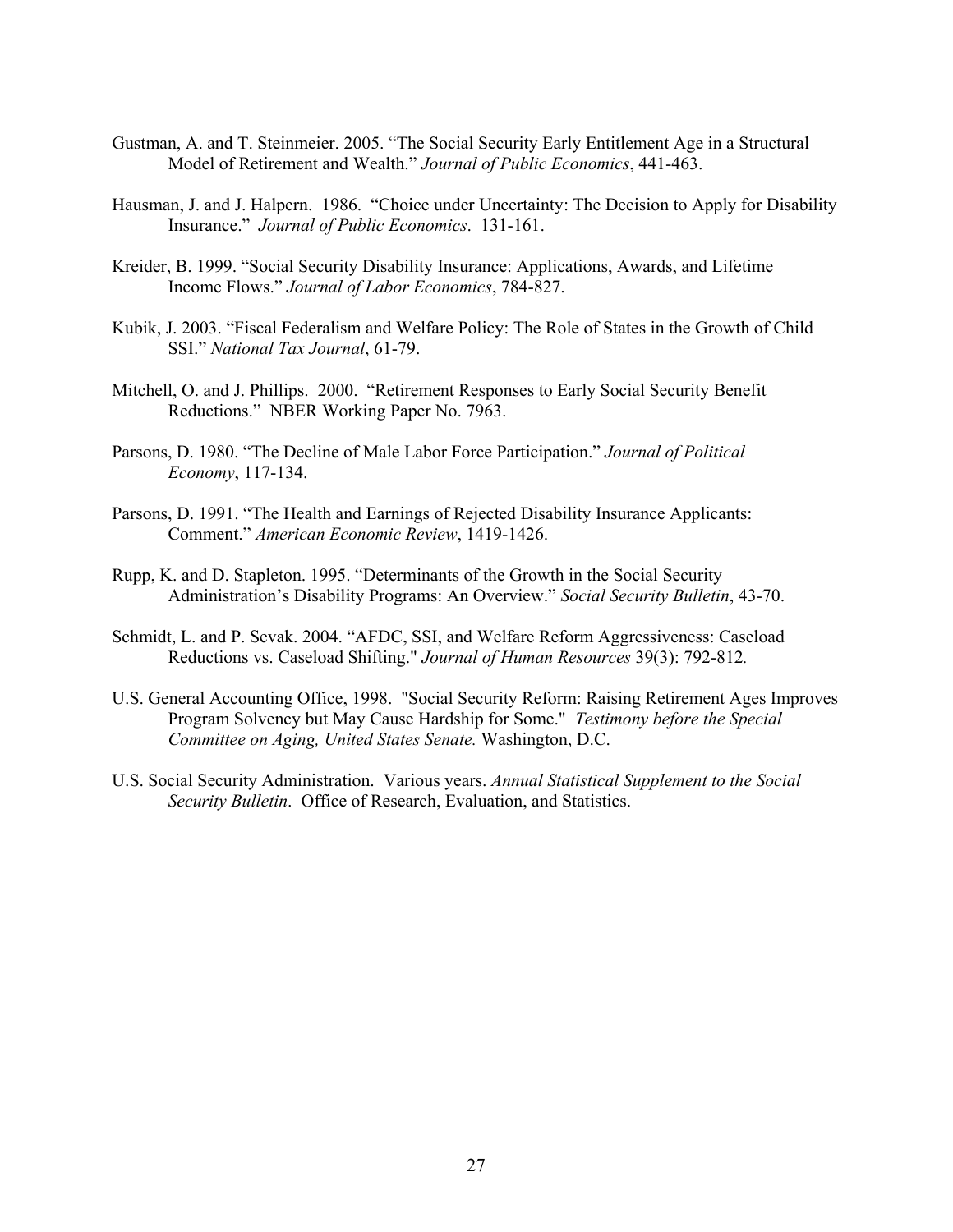

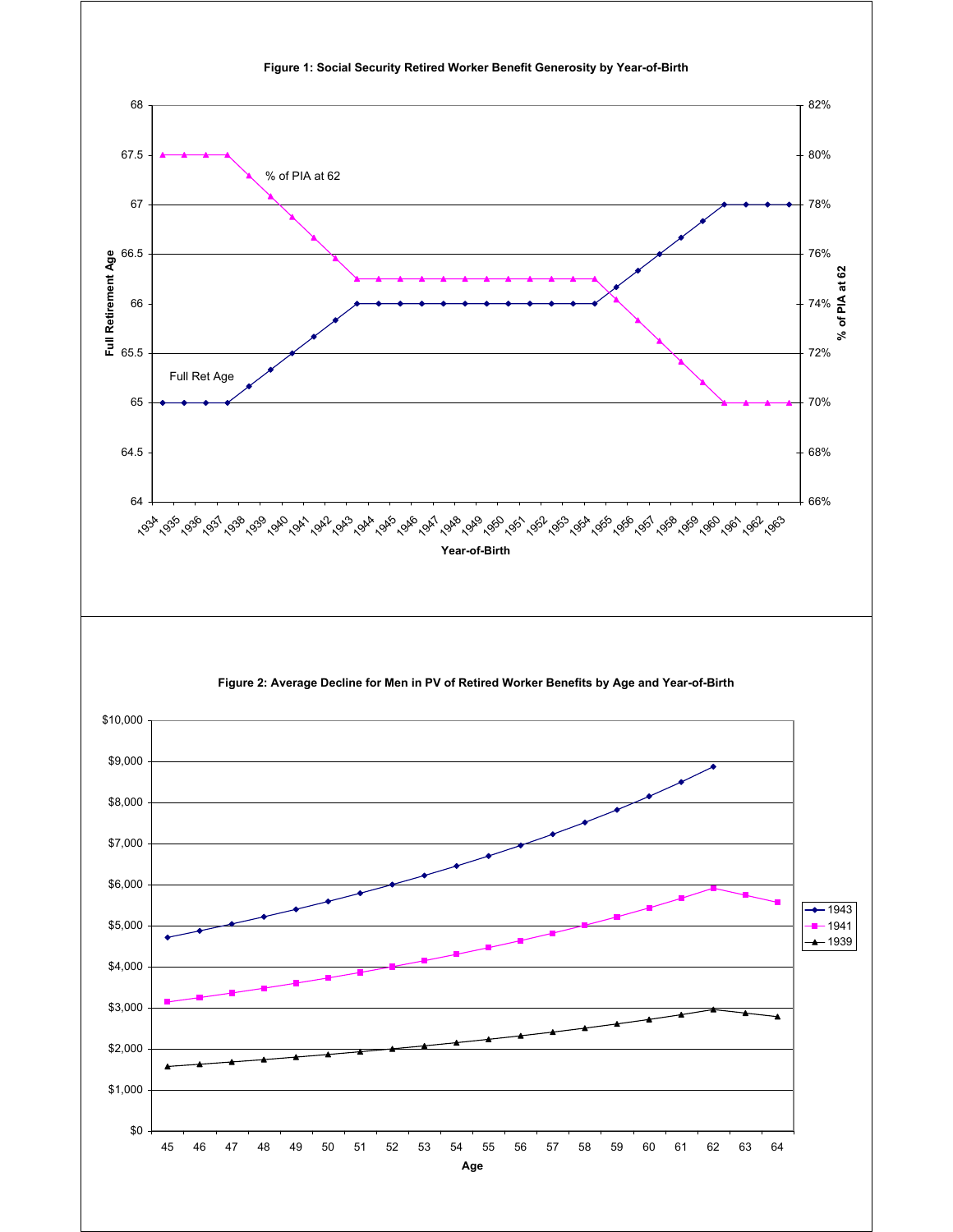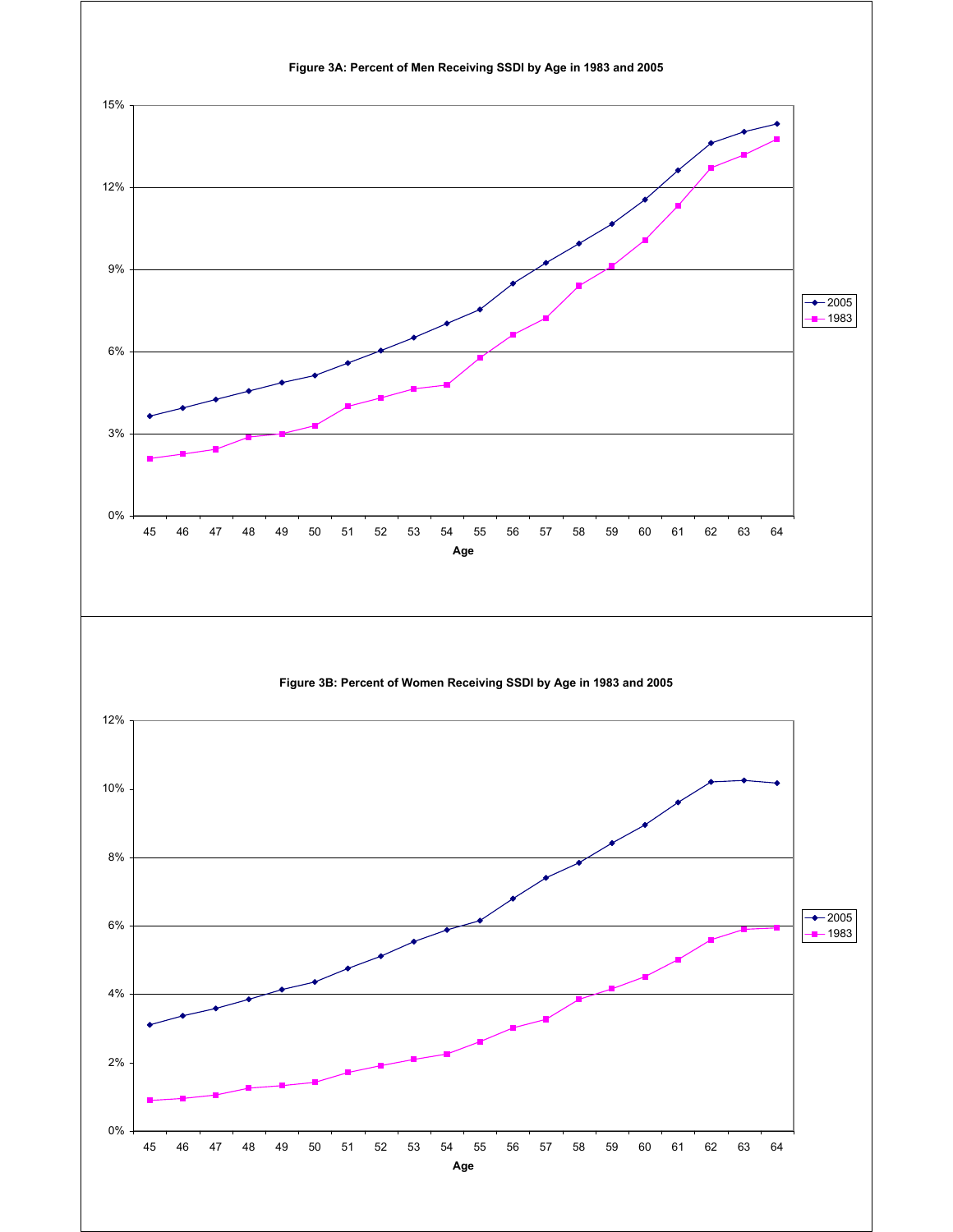**Figure 4A: Percent of Men Receiving SSDI by Age and Year-of-Birth** 10.5% 11.5% 12.5% 13.5% 14.5% 60 61 62 63 64 **Age** 1943  $-1941$  $+$ 1939  $-$  1937 **Figure 4B: Percent of Women Receiving SSDI by Age and Year-of-Birth**  $6.5%$ 7.5% 8.5% 9.5% 10.5% 60 61 62 63 64  $+ 1943$  $-1941$  $+$ 1939  $+$ 1937

**Age**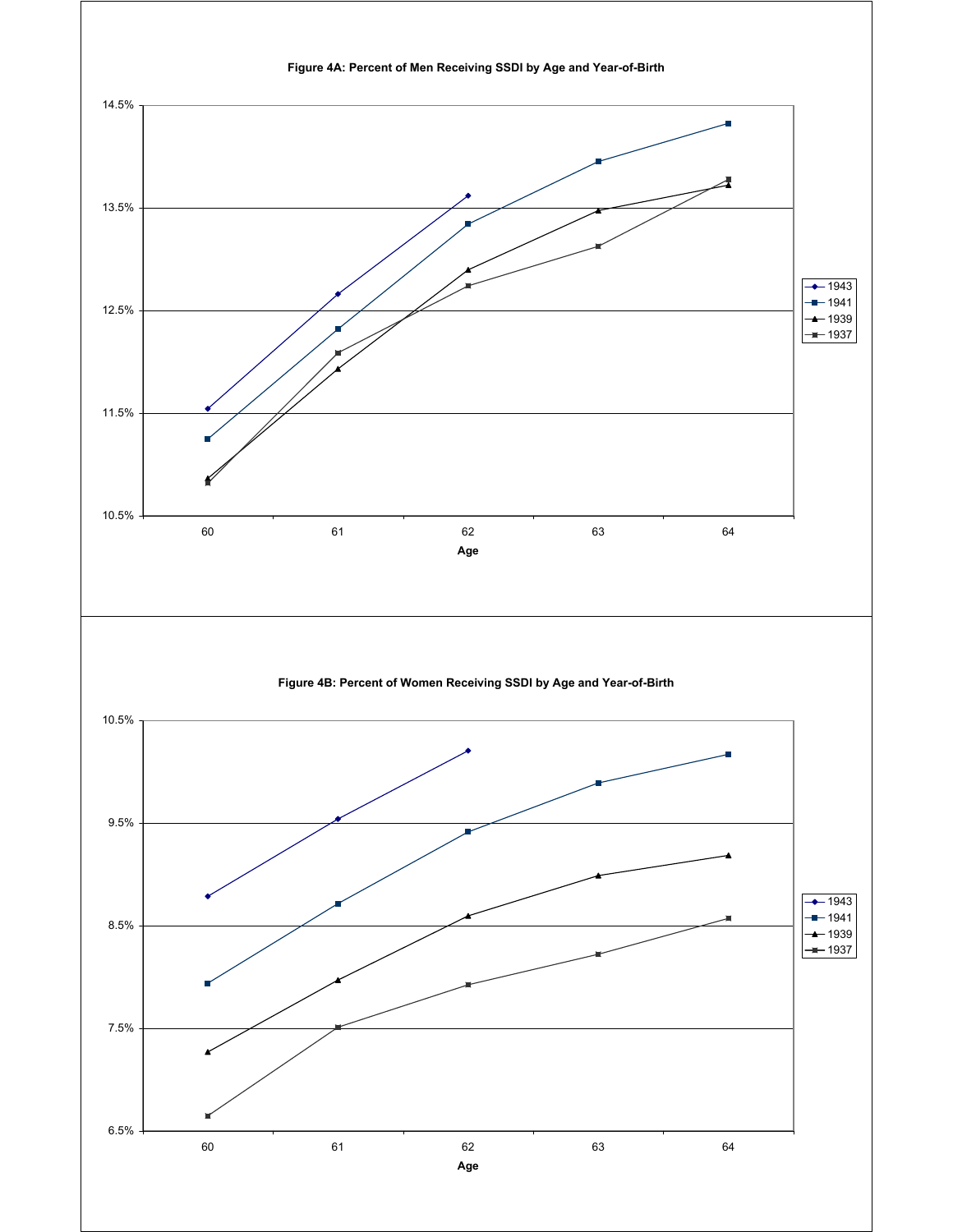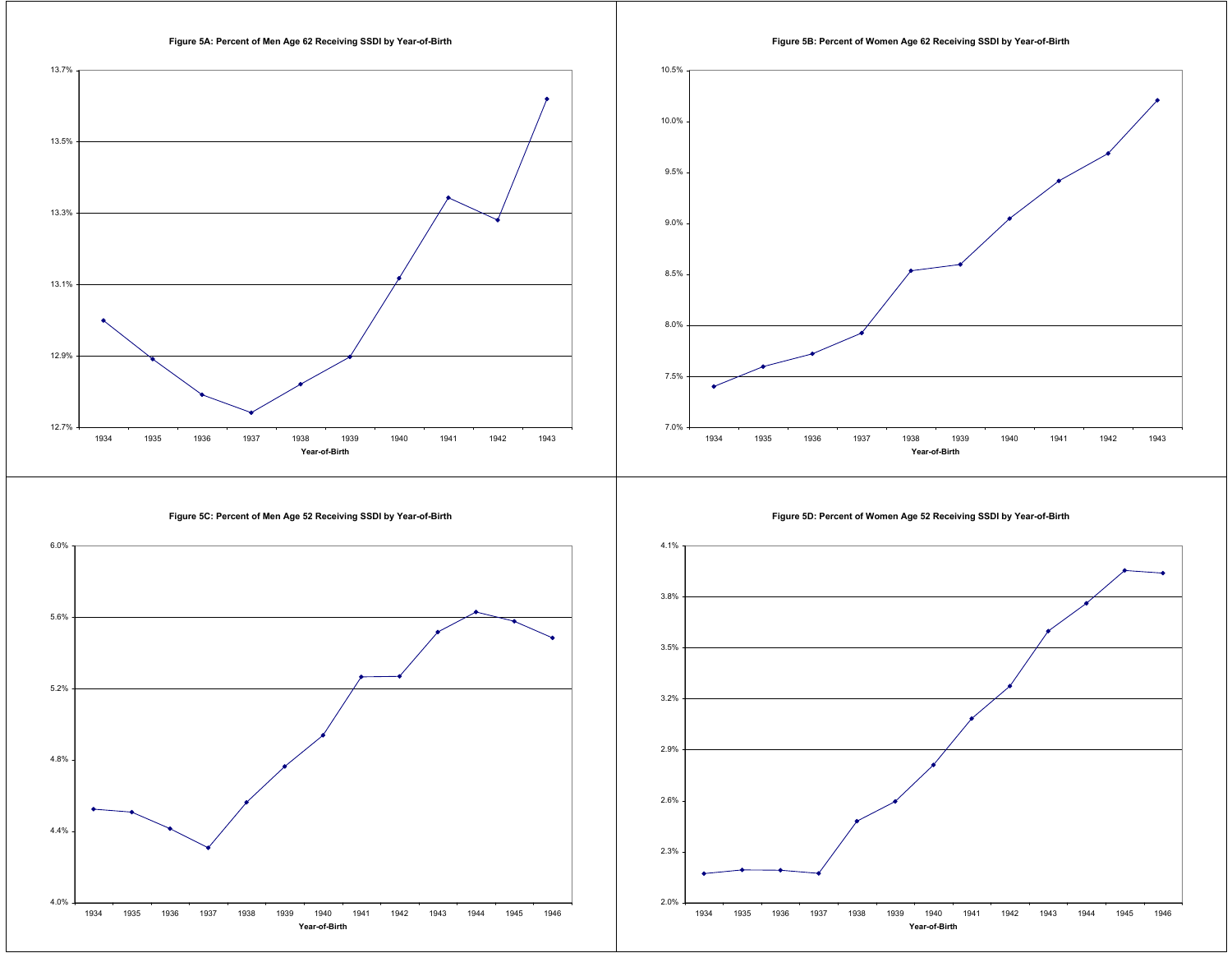|     |              | Men by Year-of-Birth |           | Women by Year-of-Birth |              |           |          |           |  |  |
|-----|--------------|----------------------|-----------|------------------------|--------------|-----------|----------|-----------|--|--|
| age | $\le$ = 1937 | 1943-1954            | $>= 1960$ | ANNUAL A               | $\le$ = 1937 | 1943-1954 | $>=1960$ | ANNUAL A  |  |  |
| 45  | \$75,452     | \$70,736             | \$66,020  | $-$ \$786              | \$56,829     | \$53,277  | \$49,726 | $-$ \$592 |  |  |
| 46  | \$78,019     | \$73,143             | \$68,267  | -\$813                 | \$58,667     | \$55,000  | \$51,334 | $-$ \$611 |  |  |
| 47  | \$80,700     | \$75,656             | \$70,612  | $-$ \$841              | \$60,575     | \$56,789  | \$53,003 | $-$ \$631 |  |  |
| 48  | \$83,501     | \$78,282             | \$73,063  | -\$870                 | \$62,557     | \$58,647  | \$54,737 | -\$652    |  |  |
| 49  | \$86,429     | \$81,027             | \$75,626  | $-$ \$900              | \$64,616     | \$60,577  | \$56,539 | $-$ \$673 |  |  |
| 50  | \$89,492     | \$83,899             | \$78,305  | $-$ \$932              | \$66,755     | \$62,583  | \$58,411 | $-$ \$695 |  |  |
| 51  | \$92,700     | \$86,906             | \$81,112  | $-$ \$966              | \$68,980     | \$64,669  | \$60,358 | $-$ \$719 |  |  |
| 52  | \$96,065     | \$90,061             | \$84,057  | -\$1,001               | \$71,297     | \$66,841  | \$62,385 | $-$ \$743 |  |  |
| 53  | \$99,598     | \$93,373             | \$87,148  | $-$1,037$              | \$73,714     | \$69,107  | \$64,500 | $-$ \$768 |  |  |
| 54  | \$103,311    | \$96,854             | \$90,397  | -\$1,076               | \$76,237     | \$71,472  | \$66,707 | -\$794    |  |  |
| 55  | \$107,218    | \$100,517            | \$93,816  | $-$1,117$              | \$78,876     | \$73,947  | \$69,017 | $-$ \$822 |  |  |
| 56  | \$111,337    | \$104,378            | \$97,420  | $-$1,160$              | \$81,641     | \$76,539  | \$71,436 | $-$ \$850 |  |  |
| 57  | \$115,690    | \$108,459            | \$101,229 | $-$1,205$              | \$84,543     | \$79,259  | \$73,975 | $-$ \$881 |  |  |
| 58  | \$120,304    | \$112,785            | \$105,266 | $-$1,253$              | \$87,592     | \$82,118  | \$76,643 | $-$ \$912 |  |  |
| 59  | \$125,209    | \$117,384            | \$109,558 | $-$1,304$              | \$90,803     | \$85,128  | \$79,453 | -\$946    |  |  |
| 60  | \$130,442    | \$122,290            | \$114,137 | $-$1,359$              | \$94,191     | \$88,304  | \$82,417 | -\$981    |  |  |
| 61  | \$136,043    | \$127,540            | \$119,038 | $-$1,417$              | \$97,772     | \$91,662  | \$85,551 | $-$1,018$ |  |  |
| 62  | \$142,055    | \$133,176            | \$124,298 | -\$1,480               | \$101,569    | \$95,221  | \$88,873 | $-$1,058$ |  |  |
| 63  | \$137,871    | \$129,254            | \$120,637 | -\$1,436               | \$98,872     | \$92,693  | \$86,513 | -\$1,030  |  |  |
| 64  | \$133,675    | \$125,320            | \$116,966 | $-$1,392$              | \$96,154     | \$90,144  | \$84,135 | $-$1,002$ |  |  |

### **Table 1: Average Present Value of Social Security Retired Worker Benefits by Gender and Birth Cohort**

Values displayed in this table represent the average present value of retired worker benefits for three different groups - those unaffected by the 1983 Amendments (born in or before 1937), those affected by half of the long-run reduction in benefit generosity (born between 1943 and 1954), and those fully affected by the reduction in benefit generosity (born in or after 1960). For these present value calculations, we use equations (1) and (2) from the text. We use the average PIA for retired worker beenfits in 1999 for men (\$1061) and for women (\$674), a 3 percent annual discount rate, and the age and gender specific mortality rates from the SSA's Office of the Actuary. The Annual ∆ column represents the annual average change in this present value during the phase-in periods from cohort 1937 to 1943 and from cohort 1954 to 1960.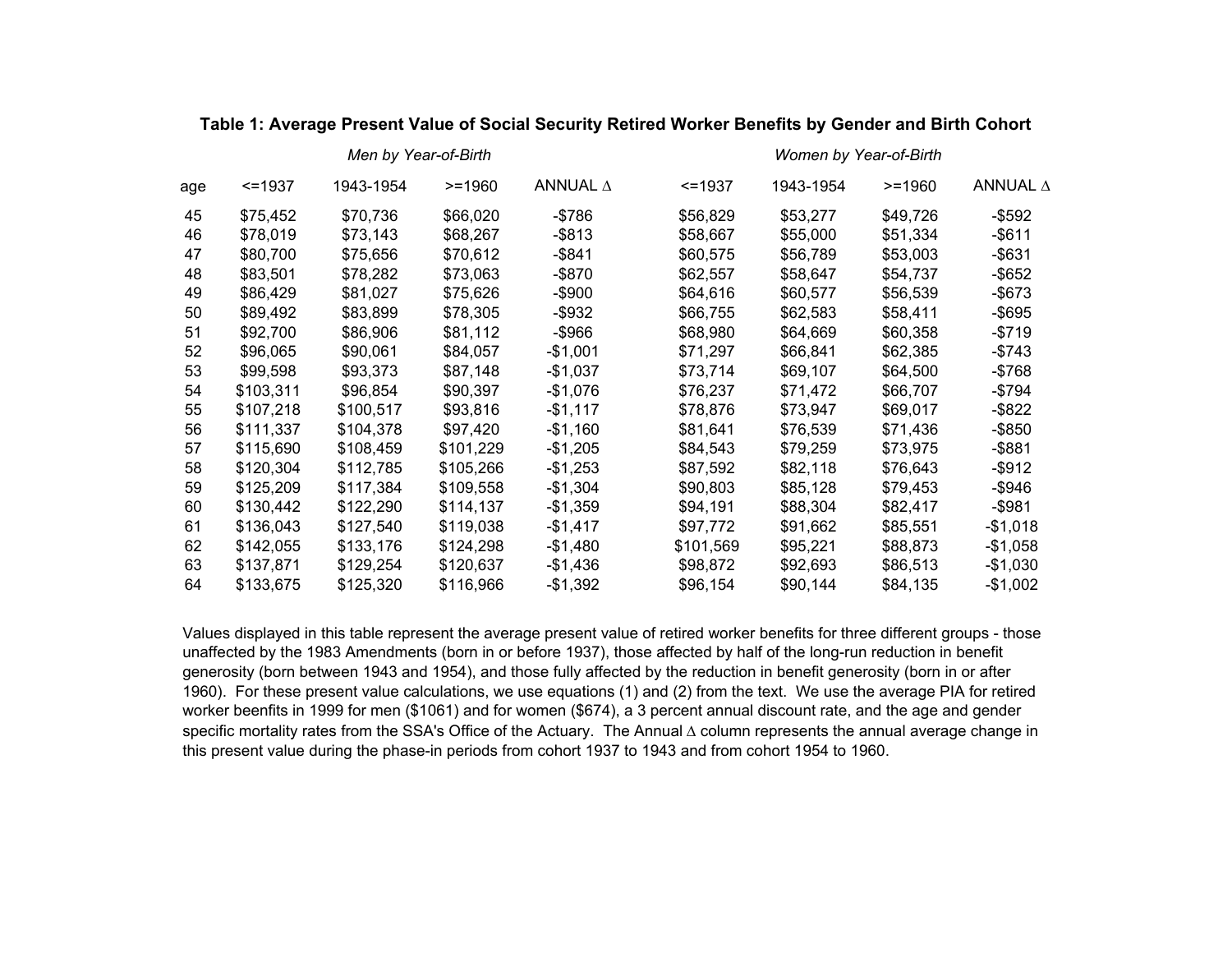| Year  | Cohorts        | 45 | 46 | 47          | 48 | 49           | 50 | 51 | 52 | 53 | 54           | 55 | 56 | 57           | 58 | 59          | 60 | 61           | 62 | 63           | 64 | Total |
|-------|----------------|----|----|-------------|----|--------------|----|----|----|----|--------------|----|----|--------------|----|-------------|----|--------------|----|--------------|----|-------|
| 1984  | 1934-1944      |    |    | C           | С  | C            |    |    |    |    |              |    |    |              |    |             |    |              |    |              |    | 5     |
| 1985  | 1934-1945      |    |    |             | C  | C            | С  |    |    |    |              |    |    |              |    |             |    |              |    |              |    | 6     |
| 1986  | 1934-1946      |    |    |             |    | $\mathsf{C}$ | C  | С  |    |    |              |    |    |              |    |             |    |              |    |              |    |       |
| 1987  | 1934-1946      |    |    |             |    |              | С  | C  | С  |    |              |    |    |              |    |             |    |              |    |              |    | 8     |
|       | 1988 1934-1946 |    |    |             |    |              |    | С  | C  | С  |              |    |    |              |    |             |    |              |    |              |    | 9     |
| 1989  | 1934-1946      | C  |    |             |    |              |    |    | C  | C  | C            |    |    |              |    |             |    |              |    |              |    | 10    |
|       | 1990 1934-1946 | C  | С  |             |    |              |    |    |    | C  | ${\bf C}$    | С  |    |              |    |             |    |              |    |              |    | 11    |
| 1991  | 1934-1946      | C  | С  | C           |    |              |    |    |    |    | С            | C  | С  |              |    |             |    |              |    |              |    | 12    |
|       | 1992 1934-1946 |    | C  | C           | С  |              |    |    |    |    | Τ            | C  | C  | $\mathsf{C}$ |    |             |    |              |    |              |    | 12    |
| 1993  | 1934-1946      |    |    | $\mathsf C$ | C  | C            |    |    |    |    |              | т  | C  | $\mathbf C$  | С  |             |    |              |    |              |    | 12    |
| 1994  | 1934-1946      |    |    |             | C  | C            | С  |    | т  |    |              |    |    | C            | C  | C           |    |              |    |              |    | 12    |
| 1995  | 1934-1946      |    |    |             |    | $\mathsf{C}$ | С  | С  | Τ  |    |              |    |    |              | C  | $\mathsf C$ | С  |              |    |              |    | 12    |
| 1996  | 1934-1946      |    |    |             |    |              | C  | С  | C  |    |              |    |    |              |    | C           | C  | C            |    |              |    | 12    |
| 1997  | 1934-1946      |    |    |             |    |              |    | C  | С  | С  | Τ            |    |    |              |    | Т           | С  | ${\bf C}$    | С  |              |    | 12    |
|       | 1998 1934-1946 |    |    |             |    |              |    |    | C  | C  | C            |    |    |              |    |             |    | $\mathsf C$  | С  | С            |    | 12    |
| 1999  | 1934-1946      |    |    |             |    |              |    |    |    | C  | $\mathsf C$  | C  |    |              |    |             |    |              | C  | $\mathsf{C}$ | С  | 12    |
|       | 2000 1935-1946 |    |    |             |    |              |    |    |    |    | $\mathsf{C}$ | С  | С  |              |    |             |    |              |    | C            | C  | 11    |
|       | 2001 1936-1946 |    |    |             |    |              |    |    |    |    |              | C  | C  | С            |    |             |    |              |    |              | C  | 10    |
|       | 2002 1937-1946 |    |    |             |    |              |    |    |    |    |              |    | C  | С            | С  |             |    |              |    |              |    | 9     |
|       | 2003 1938-1946 |    |    |             |    |              |    |    |    |    |              |    |    | C            | С  | C           |    |              |    |              |    | 8     |
| 2004  | 1939-1946      |    |    |             |    |              |    |    |    |    |              |    |    |              | С  | C           |    |              |    |              |    |       |
| 2005  | 1940-1946      |    |    |             |    |              |    |    |    |    |              |    |    |              |    | C           | C  | $\mathsf{C}$ |    |              | т  | 6     |
| Total | 215            | 8  | 9  | 10          | 11 | 12           | 12 | 12 | 12 | 12 | 12           | 12 | 12 | 12           | 12 | 12          | 11 | 10           | 9  | 8            |    | 215   |

# **Table 2: Cohort and Age Group Considered in Each Year: 1984-2005**

Each row of the table lists the treatment (T) and control (C) groups in a particular year and at each age for the specifications summarized in Table 3 and in the first three specifications of Table 4, which utilize SSDI enrollment data for the 1934 - 1946 birth cohorts. The variable ∆PVR is equal to 0 if an age-year cell is denoted C and is otherwise equal to the value listed in Table 1 for each specific age. Thus ∆PVR is equal to 0 for 52-year old men in the three first differences from 1987-1989 (which represent the changes from the 1934-35, 1935-36, and 1936-37 birth cohorts), is equal to -1.001 in the next six years (first differences from 1937-43), and is equal to 0 in the three first differences from 1996-1998 (first differences from 1943-46).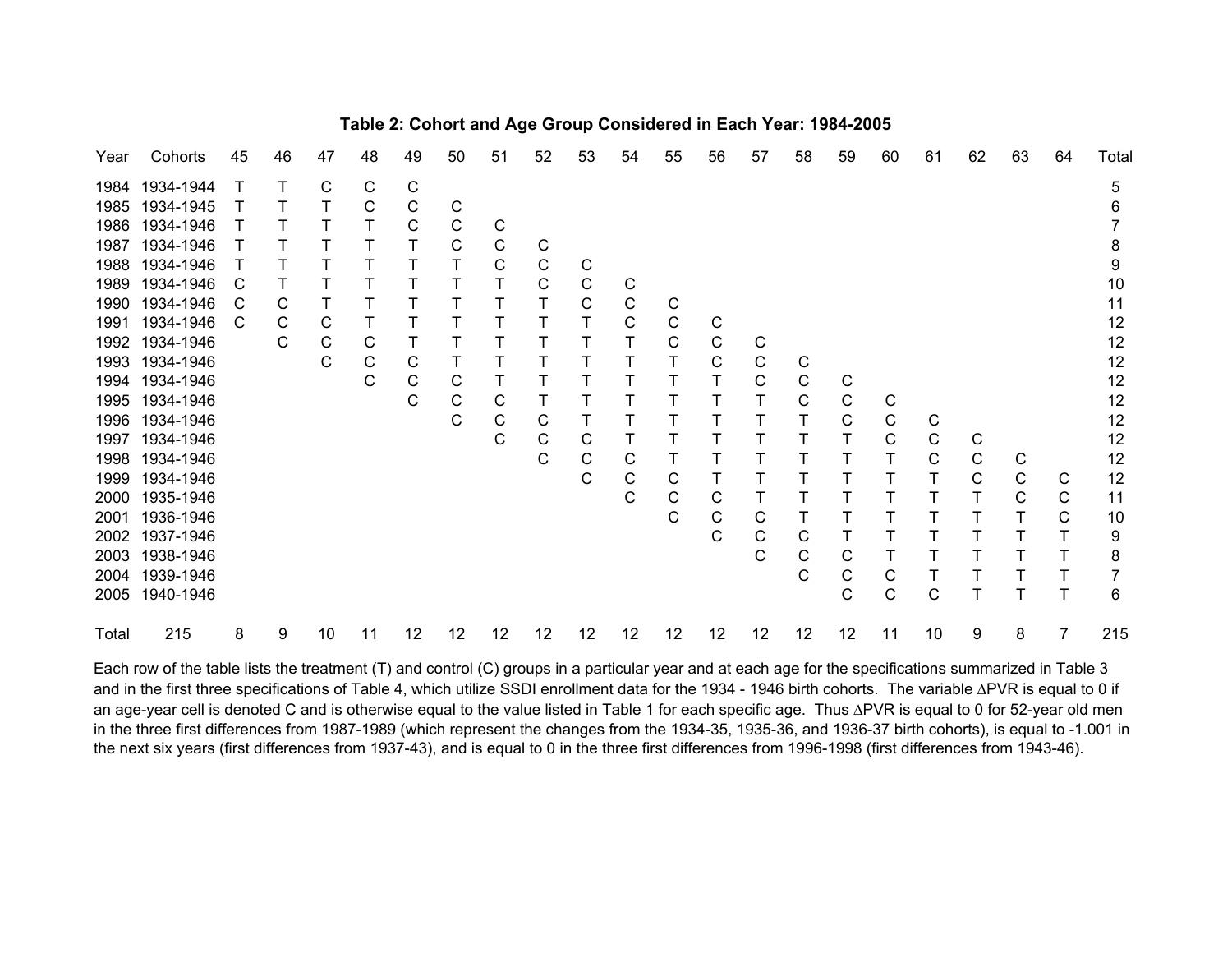### **Table 3: The Impact of Changes in Retired Worker Benefits on Male and Female SSDI Enrollment**

| (1)                  | (2)                  | (3)                  | (4)                  | (5)                  | (6)                  | (7)                  | (8)                  |  |  |  |
|----------------------|----------------------|----------------------|----------------------|----------------------|----------------------|----------------------|----------------------|--|--|--|
| $-0778**$<br>(.0334) | $-1066**$<br>(.0489) | $-0736**$<br>(.0307) | $-.0918*$<br>(.0499) | $-1639**$<br>(.0642) | $-1302**$<br>(.0464) | $-1915**$<br>(.0840) | $-1242**$<br>(.0463) |  |  |  |
|                      |                      |                      | 0.0217<br>(.0378)    |                      |                      |                      | $-0.0630$<br>(.0651) |  |  |  |
| 45-64                | 45-54                | 55-64                | 45-64                | 45-64                | 45-54                | 55-64                | 45-64                |  |  |  |
|                      |                      | 1990-2005            | 1984-2005            | 1984-2005            | 1984-2000            | 1990-2005            | 1984-2005            |  |  |  |
| 215                  | 110                  | 105                  | 215                  | 215                  | 110                  | 105                  | 215                  |  |  |  |
| 0.0858               | 0.0923               | 0.0789               | 0.0858               | 0.1910               | 0.1266               | 0.2584               | 0.1910               |  |  |  |
| $-0.600$             | $-0.496$             | $-0.710$             | $-0.600$             | $-0.440$             | $-0.370$             | $-0.514$             | $-0.440$             |  |  |  |
| 0.505                | 0.555                | 0.502                | 0.506                | 0.536                | 0.627                | 0.375                | 0.573                |  |  |  |
|                      |                      | 1984-2005            | 1984-2000            | Men                  |                      |                      | Women                |  |  |  |

The dependent variable is equal to the fraction of men (specifications 1-4) or women (specifications 5-8) on SSDI in an age-year cell. The unit of observation is age\*year. The ages included in each year are listed in Table 2. The variable ∆ PVR is equal to the change in the present value of retired worker benefits in an age cell from one year to the next. All first difference regressions include 22 year effects and 20 age effects. Standard errors are included in parentheses and are clustered by year-of-birth. ∆ SSDI is measured in percentage points and ∆ PVR is measured in thousands of 1999 dollars.

| $\left( 1\right)$ | (2)       | (3)       | (4)       | $\left( 5\right)$ | (6)        | (7)       | (8)                 |
|-------------------|-----------|-----------|-----------|-------------------|------------|-----------|---------------------|
| $-1151**$         | $-1168**$ | $-1240**$ | $-.0834$  | $-0.0866**$       | $-.0731**$ | $-1129**$ | $-.0803*$           |
| (.0404)           | (.0455)   | 0440      | (.0668)   | (.0351)           | (.0365)    | (.0423)   | (.0414)             |
| 45-64             | 45-54     | 55-64     | 45-56     | 45-64             | 45-54      | 55-64     | 45-64               |
|                   |           |           |           |                   |            |           | 1990-2005 1984-2005 |
| 1934-46           | 1934-46   | 1934-46   | 1948-60   | 1934-60           | 1934-60    | 1934-50   | 1920-60             |
| 215               | 110       | 105       | 78        | 320               | 220        | 115       | 440                 |
| 0.1415            | 0.1105    | 0.1740    | 0.0961    | 0.1323            | 0.1085     | 0.1747    | 0.1198              |
| $-0.520$          | $-0.433$  | $-0.612$  | $-0.196$  | $-0.397$          | $-0.307$   | $-0.559$  | $-0.289$            |
| 0.533             | 0.607     | 0.454     | 0.258     | 0.431             | 0.371      | 0.412     | 0.358               |
|                   |           | 1984-2005 | 1984-2000 | 1990-2005         | 1994-2005  | 1984-2005 | 1984-2005           |

#### **Table 4: The Impact of Changes in Retired Worker Benefits on Overall SSDI Enrollment**

The dependent variable is equal to the fraction of individuals on SSDI in an age-year cell. The unit of observation is age\*year. The ages included in each year are listed in Table 2. The variable ∆ PVR is equal to the change in the present value of retired worker benefits in an age cell from one year to the next. All first difference regressions include 22 year effects and 20 age effects. Standard errors are included in parentheses and are clustered by year-of-birth. ∆ SSDI is measured in percentage points and ∆ PVR is measured in thousands of 1999 dollars.